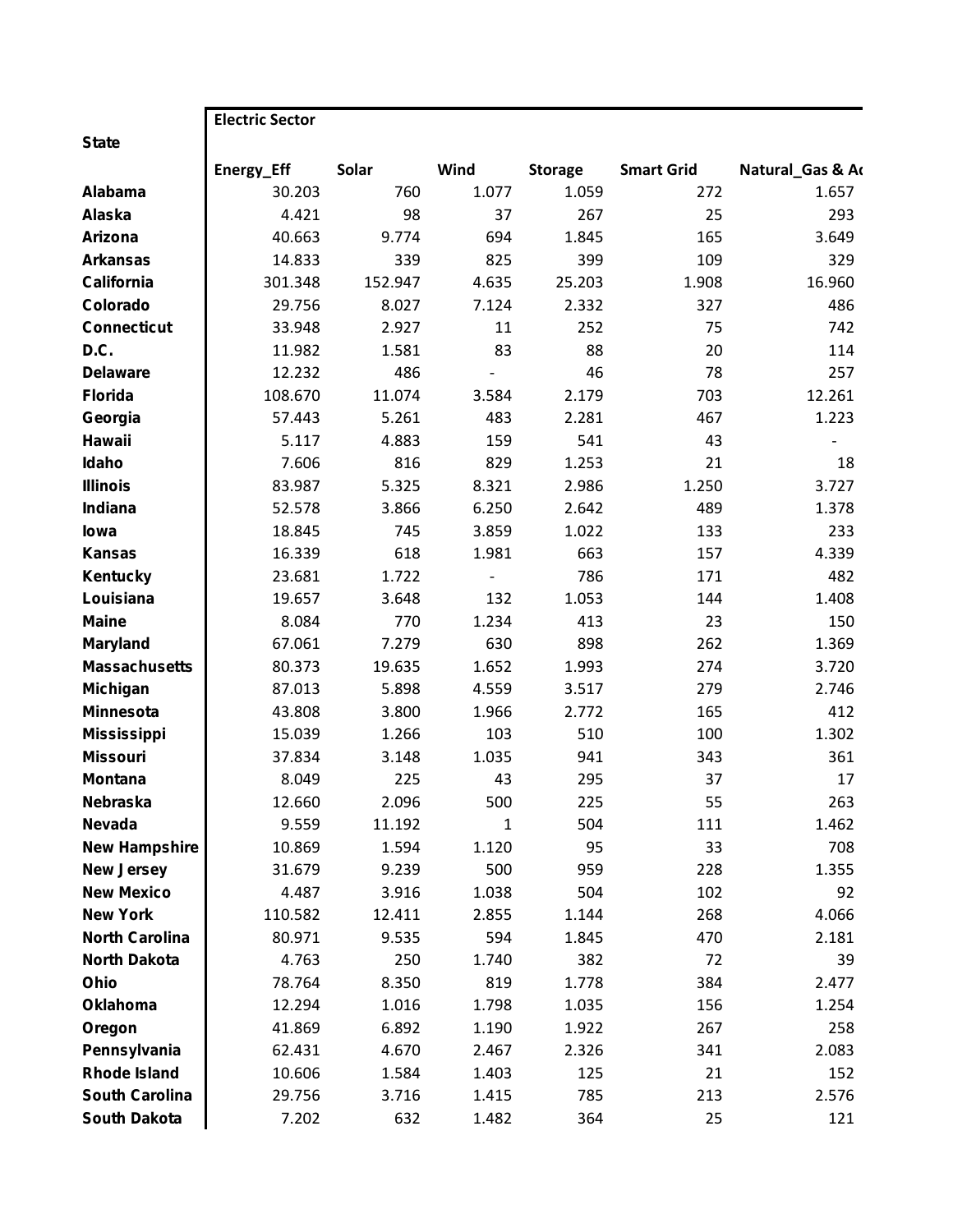| Tennessee     | 50.451    | 5.085   | 142     | 1.008  | 6.754  | 212    |
|---------------|-----------|---------|---------|--------|--------|--------|
| Texas         | 146.722   | 11.729  | 24.374  | 9.639  | 1.187  | 4.911  |
| Utah          | 31.074    | 5.894   | 318     | 575    | 126    | 2.147  |
| Vermont       | 10.918    | 2.379   | 328     | 249    | 18     |        |
| Virginia      | 75.552    | 4.338   | 1.260   | 1.109  | 288    | 1.126  |
| Washington    | 61.889    | 5.627   | 3.092   | 3.508  | 271    | 257    |
| West Virginia | 6.352     | 510     | 460     | 579    | 67     | 122    |
| Wisconsin     | 62.289    | 4.029   | 1.462   | 1.587  | 215    | 717    |
| Wyoming       | 7.200     | 204     | 75      | 353    | 32     | 26     |
| Totals:       | 2.181.509 | 373.806 | 101.739 | 90.836 | 19.744 | 88.238 |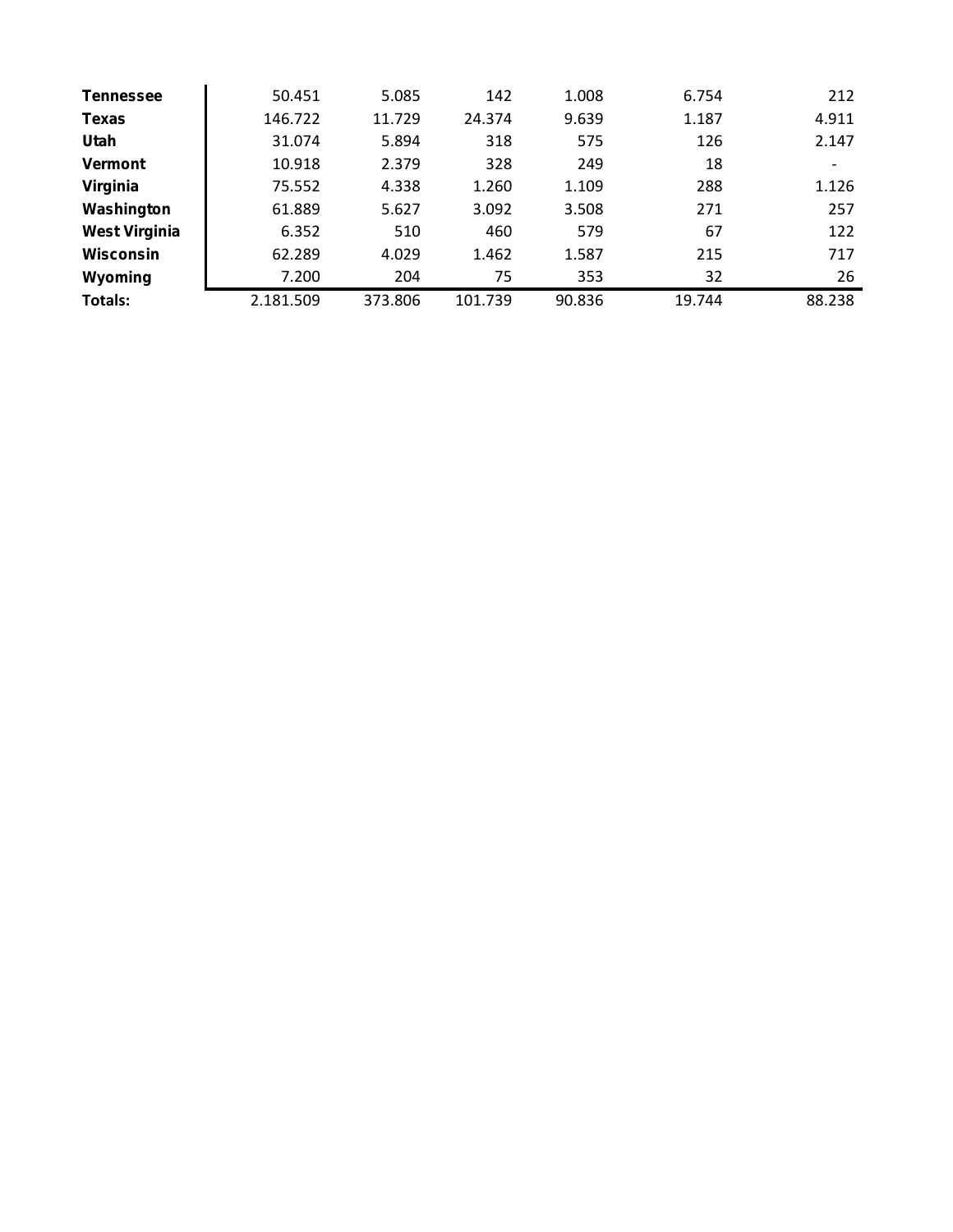|                |                | <b>Fuel Extraction, Processing</b> |                             |                |                     |
|----------------|----------------|------------------------------------|-----------------------------|----------------|---------------------|
|                |                |                                    |                             |                |                     |
| Coal           | Other_Fossil   | Coal                               | Oil & Other Pet Natural Gas |                | <b>Clean Energy</b> |
| 1.529          | 204            | 2.540                              | 3.398                       | 912            | 33.371              |
| 88             | 151            | 134                                | 7.395                       | 5.874          | 4.848               |
| 6.060          | 154            | 433                                | 303                         | 174            | 53.141              |
| 311            |                | 115                                | 3.936                       | 1.723          | 16.505              |
| 864            | 696            | 1.323                              | 48.566                      | 10.687         | 486.041             |
| 3.812          | 316            | 2.270                              | 13.731                      | 9.845          | 47.566              |
|                |                | $\overline{2}$                     | 3.011                       | 76             | 37.213              |
| 14             |                | $\overline{2}$                     | 147                         | 159            | 13.754              |
|                |                | 68                                 | 727                         |                | 12.842              |
| 3.143          | 195            | 30                                 | 2.374                       | 13.873         | 126.210             |
| 944            | 368            | 5                                  | 4.142                       | 429            | 65.935              |
| 405            | 1.723          | 59                                 | 696                         | 1.121          | 10.743              |
| $\blacksquare$ |                | $\overline{2}$                     | 330                         | 1.117          | 10.525              |
| 2.660          | 518            | 5.336                              | 18.739                      | 1.688          | 101.869             |
| 3.964          | 1.531          | 3.119                              | 5.930                       | 977            | 65.825              |
| 2.140          | 27             | 28                                 | 4.260                       | 307            | 24.604              |
| 3.070          | 2.229          | 272                                | 8.467                       | 3.175          | 19.758              |
| 2.261          | 19             | 12.235                             | 4.198                       | 1.536          | 26.360              |
| 203            | 461            | 1.418                              | 45.123                      | 23.604         | 24.634              |
| $\overline{2}$ | 12             | $\overline{2}$                     | 1.616                       | 92             | 10.524              |
| 2.415          | 51             | 731                                | 381                         | 927            | 76.130              |
| 1.573          | 460            |                                    | 1.270                       | 406            | 103.927             |
| 3.694          | 67             | 82                                 | 4.175                       | 1.047          | 101.266             |
| 1.722          | 9              | 201                                | 6.570                       | 360            | 52.511              |
| 141            | $\mathbf{1}$   | 533                                | 5.927                       | 2.789          | 17.018              |
| 2.856          | 29             | 220                                | 3.206                       | 195            | 43.301              |
| 481            | 20             | 1.323                              | 2.272                       | 985            | 8.649               |
| 802            |                |                                    | 505                         | 1.426          | 15.536              |
| 37             |                | 6                                  | 276                         | 3.341          | 21.367              |
|                | 788            |                                    | 381                         | $\overline{2}$ | 13.711              |
| 1.778          | $\mathbf{1}$   | 172                                | 14.725                      | 530            | 42.605              |
| 222            | 214            | 1.044                              | 12.439                      | 8.628          | 10.047              |
| 253            | 711            | 27                                 | 3.261                       | 2.335          | 127.260             |
| 2.115          | 480            | 61                                 | 3.088                       | 123            | 93.415              |
| 1.252          | $\mathbf{1}$   | 1.250                              | 10.774                      | 5.894          | 7.207               |
| 16.376         | 125            | 2.157                              | 11.707                      | 8.393          | 90.095              |
| 1.250          | 120            | 405                                | 33.856                      | 27.505         | 16.299              |
| 39             | $\overline{7}$ | 3                                  | 317                         | 55             | 52.140              |
| 1.270          | 222            | 6.528                              | 15.454                      | 8.674          | 72.235              |
|                | $\mathbf{1}$   |                                    | 302                         | 30             | 13.739              |
| 3.906          | 9              | 27                                 | 2.041                       | 822            | 35.885              |
| 53             | 11             |                                    | 1.468                       | 88             | 9.705               |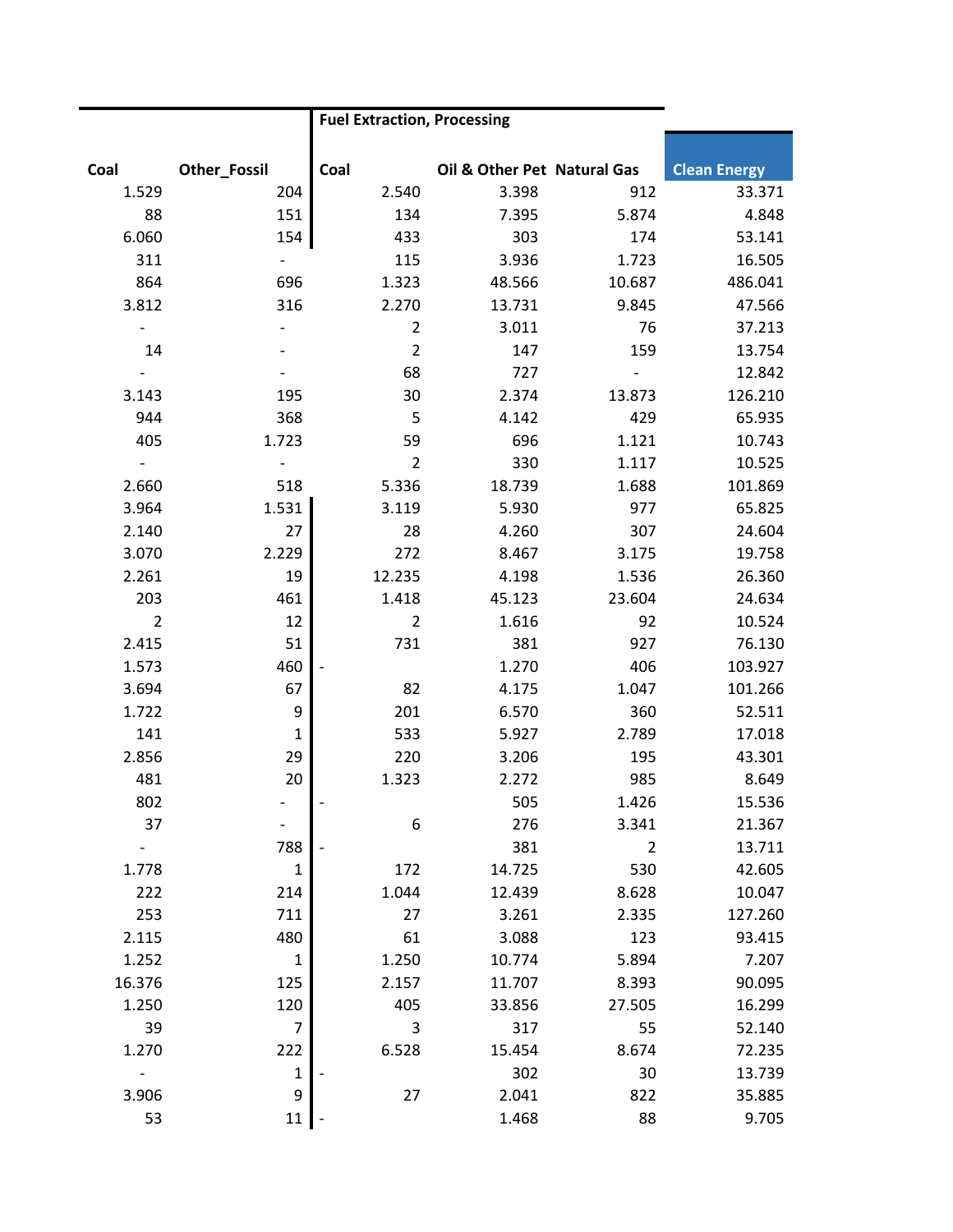| 463    | 28     | 299    | 3.332   | 664     | 63.440    |
|--------|--------|--------|---------|---------|-----------|
| 3.428  | 445    | 5.668  | 175.457 | 143.459 | 193.651   |
| 860    | 8      | 1.566  | 5.047   | 2.265   | 37.987    |
|        | 4      | 8      | 273     | 4       | 13.892    |
| 916    | 281    | 2.647  | 4.343   | 2.454   | 82.547    |
| 127    | 71     | 280    | 4.994   | 153     | 74.387    |
| 2.516  | 53     | 12.690 | 4.079   | 3.380   | 7.968     |
| 2.692  | 13     | 19     | 4.483   | 518     | 69.582    |
| 1.330  | 2      | 6.745  | 7.474   | 5.176   | 7.864     |
| 86.037 | 12.836 | 74.085 | 520.966 | 309.997 | 2.767.634 |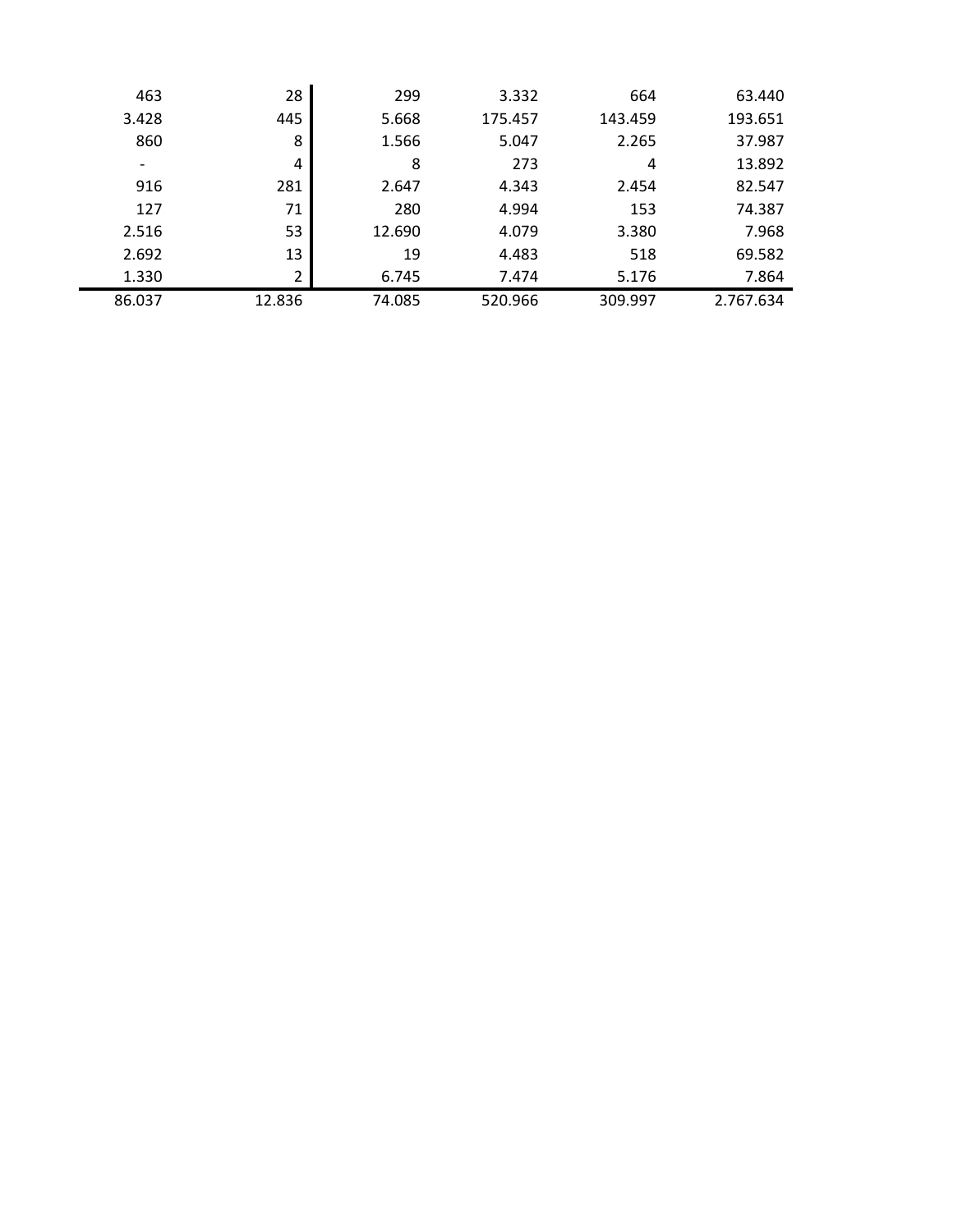| <b>All Coal</b> | <b>All Gas</b> | <b>All Oil</b> | All Coal and Ga: All Fossil |        | Clean ove Clean ove |              |
|-----------------|----------------|----------------|-----------------------------|--------|---------------------|--------------|
| 4.069           | 2.569          | 3.602          | 6.638                       | 10.240 | $\mathbf 1$         | 1            |
| 222             | 6.167          | 7.546          | 6.389                       | 13.935 |                     |              |
| 6.493           | 3.823          | 457            | 10.316                      | 10.773 | $\mathbf{1}$        | 1            |
| 426             | 2.052          | 3.936          | 2.478                       | 6.414  | $\mathbf 1$         | $\mathbf 1$  |
| 2.187           | 27.647         | 49.262         | 29.834                      | 79.096 | $\mathbf 1$         | 1            |
| 6.082           | 10.331         | 14.047         | 16.413                      | 30.460 | $\mathbf 1$         | 1            |
| $\overline{2}$  | 818            | 3.011          | 820                         | 3.831  | $\mathbf 1$         | 1            |
| 16              | 273            | 147            | 289                         | 436    | $\mathbf 1$         | $\mathbf 1$  |
| 68              | 257            | 727            | 325                         | 1.052  | $\mathbf 1$         | $\mathbf 1$  |
| 3.173           | 26.134         | 2.569          | 29.307                      | 31.876 | $\mathbf 1$         | 1            |
| 949             | 1.652          | 4.510          | 2.601                       | 7.111  | $\mathbf 1$         | $\mathbf 1$  |
| 464             | 1.121          | 2.419          | 1.585                       | 4.004  | $\mathbf 1$         | $\mathbf 1$  |
| $\overline{2}$  | 1.135          | 330            | 1.137                       | 1.467  | $\mathbf 1$         | $\mathbf 1$  |
| 7.996           | 5.415          | 19.257         | 13.411                      | 32.668 | $\mathbf 1$         | $\mathbf 1$  |
| 7.083           | 2.355          | 7.461          | 9.438                       | 16.899 | $\mathbf{1}$        | 1            |
| 2.168           | 540            | 4.287          | 2.708                       | 6.995  | $\mathbf 1$         | $\mathbf{1}$ |
| 3.342           | 7.514          | 10.696         | 10.856                      | 21.552 | $\mathbf 1$         |              |
| 14.496          | 2.018          | 4.217          | 16.514                      | 20.731 | $\mathbf{1}$        | 1            |
| 1.621           | 25.012         | 45.584         | 26.633                      | 72.217 |                     |              |
| 4               | 242            | 1.628          | 246                         | 1.874  | $\mathbf{1}$        | 1            |
| 3.146           | 2.296          | 432            | 5.442                       | 5.874  | $\mathbf 1$         | $\mathbf 1$  |
| 1.573           | 4.126          | 1.730          | 5.699                       | 7.429  | $\mathbf 1$         | $\mathbf 1$  |
| 3.776           | 3.793          | 4.242          | 7.569                       | 11.811 | $\mathbf 1$         | $\mathbf 1$  |
| 1.923           | 772            | 6.579          | 2.695                       | 9.274  | $\mathbf 1$         | 1            |
| 674             | 4.091          | 5.928          | 4.765                       | 10.693 | 1                   | $\mathbf 1$  |
| 3.076           | 556            | 3.235          | 3.632                       | 6.867  | $\mathbf 1$         | $\mathbf 1$  |
| 1.804           | 1.002          | 2.292          | 2.806                       | 5.098  | $\mathbf 1$         | $\mathbf 1$  |
| 802             | 1.689          | 505            | 2.491                       | 2.996  | 1                   | $\mathbf 1$  |
| 43              | 4.803          | 276            | 4.846                       | 5.122  | 1                   | 1            |
|                 | 710            | 1.169          | 710                         | 1.879  | $\mathbf 1$         | $\mathbf 1$  |
| 1.950           | 1.885          | 14.726         | 3.835                       | 18.561 | $\mathbf 1$         | 1            |
| 1.266           | 8.720          | 12.653         | 9.986                       | 22.639 | 1                   |              |
| 280             | 6.401          | 3.972          | 6.681                       | 10.653 | 1                   | 1            |
| 2.176           | 2.304          | 3.568          | 4.480                       | 8.048  | $\mathbf{1}$        | 1            |
| 2.502           | 5.933          | 10.775         | 8.435                       | 19.210 |                     |              |
| 18.533          | 10.870         | 11.832         | 29.403                      | 41.235 | $\mathbf 1$         | $\mathbf 1$  |
| 1.655           | 28.759         | 33.976         | 30.414                      | 64.390 |                     |              |
| 42              | 313            | 324            | 355                         | 679    | $\mathbf 1$         | 1            |
| 7.798           | 10.757         | 15.676         | 18.555                      | 34.231 | $\mathbf 1$         | $\mathbf{1}$ |
|                 | 182            | 303            | 182                         | 485    | $\mathbf 1$         | $\mathbf{1}$ |
| 3.933           | 3.398          | 2.050          | 7.331                       | 9.381  | $\mathbf{1}$        | 1            |
| 53              | 209            | 1.479          | 262                         | 1.741  | $\mathbf 1$         | $\mathbf{1}$ |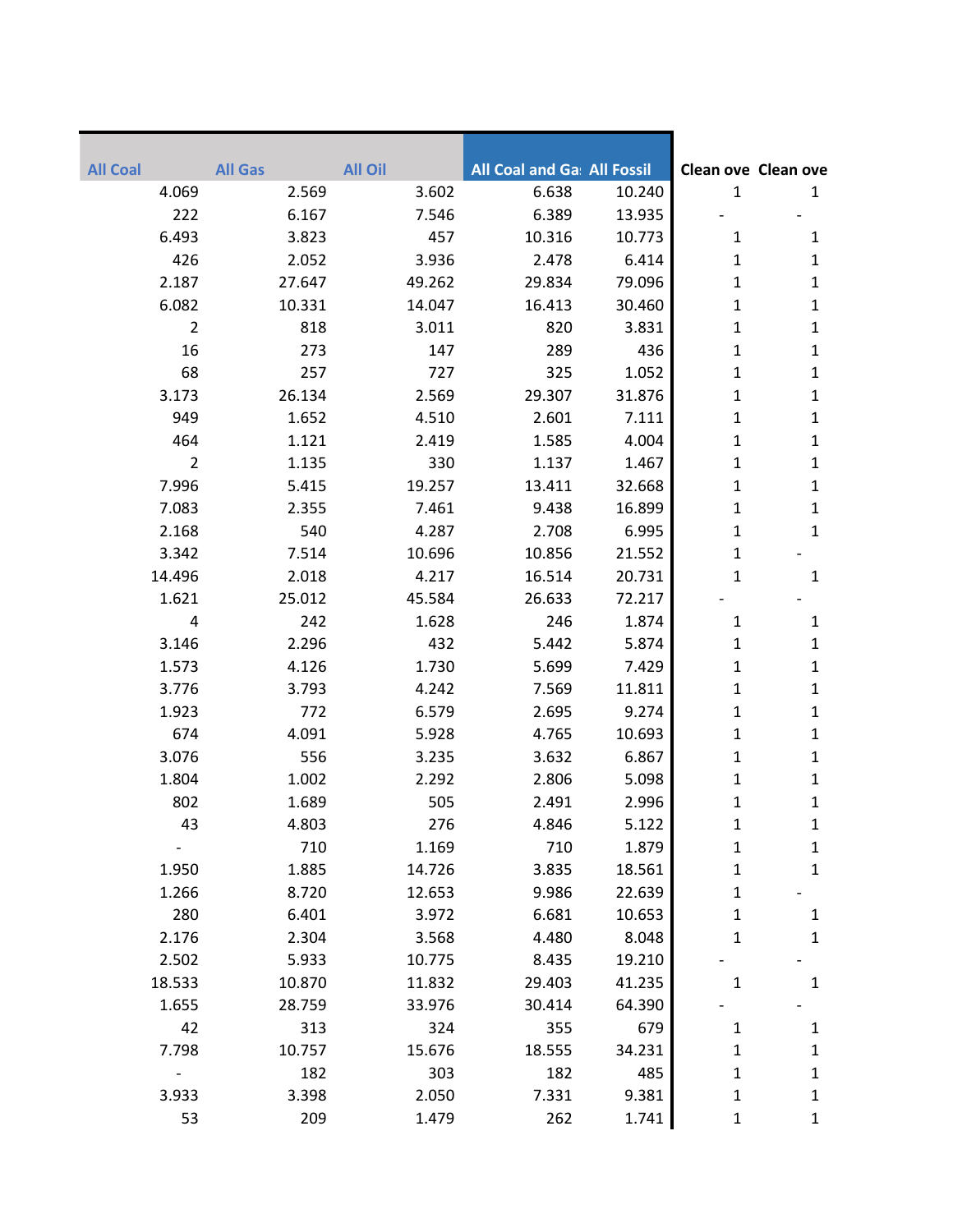| 762     | 876     | 3.360   | 1.638   | 4.998     | 1                        | 1            |
|---------|---------|---------|---------|-----------|--------------------------|--------------|
| 9.096   | 148.370 | 175.902 | 157.466 | 333.368   | 1                        |              |
| 2.426   | 4.412   | 5.055   | 6.838   | 11.893    | 1                        | 1            |
| 8       | 4       | 277     | 12      | 289       | 1                        | 1            |
| 3.563   | 3.580   | 4.624   | 7.143   | 11.767    | 1                        | $\mathbf{1}$ |
| 407     | 410     | 5.065   | 817     | 5.882     | 1                        | 1            |
| 15.206  | 3.502   | 4.132   | 18.708  | 22.840    | $\overline{\phantom{0}}$ |              |
| 2.711   | 1.235   | 4.496   | 3.946   | 8.442     |                          | 1            |
| 8.075   | 5.202   | 7.476   | 13.277  | 20.753    | $\overline{\phantom{a}}$ |              |
| 160.122 | 398.235 | 533.802 | 558.357 | 1.092.159 |                          |              |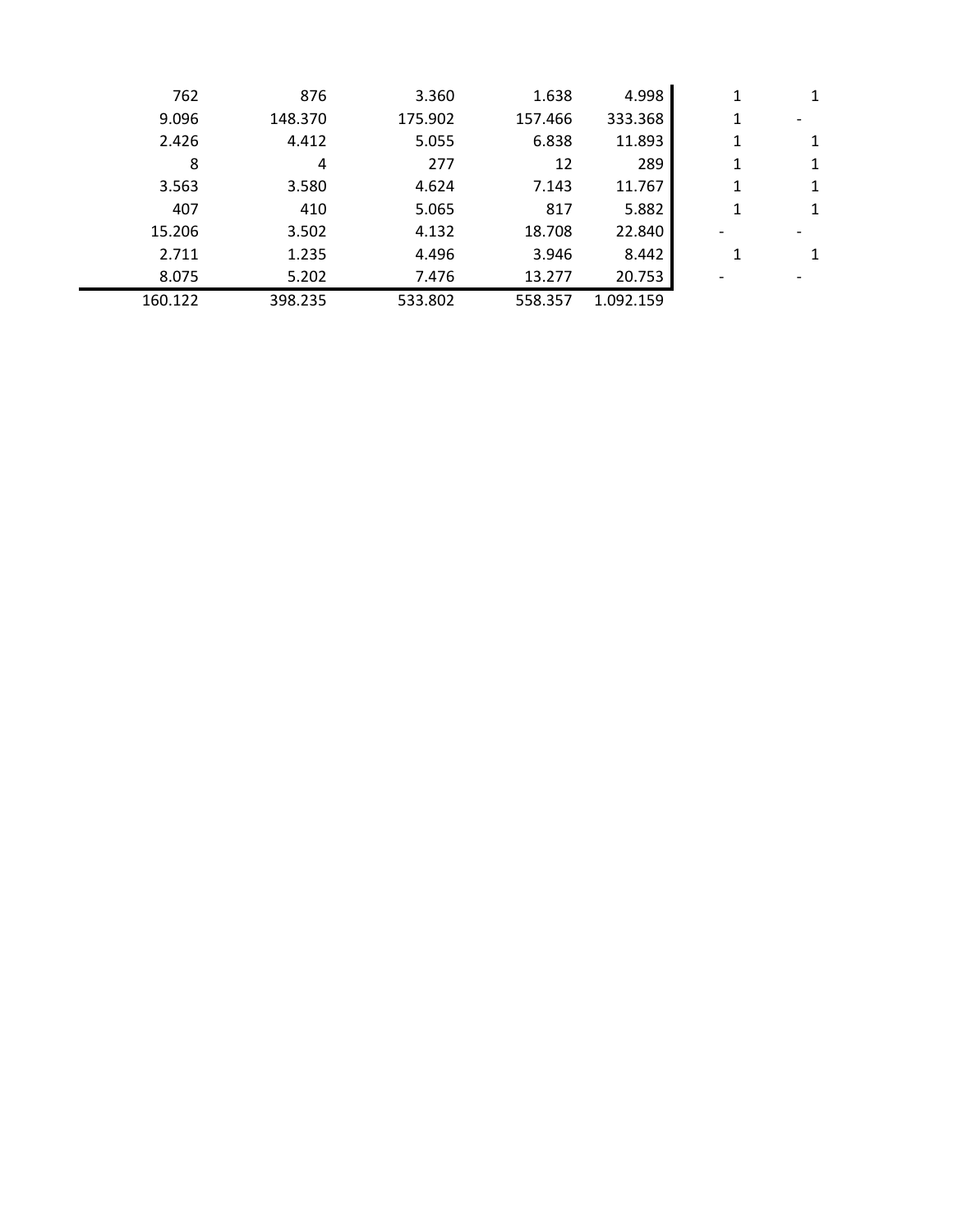| 2.209.277                                                 | 1.675.475 |
|-----------------------------------------------------------|-----------|
|                                                           |           |
| Clean Energy vs. Coal & Gas Clean Energy vs. Fossil Fuels |           |
| 26.733                                                    | 23.131    |
| $-1.541$                                                  | $-9.087$  |
| 42.825                                                    | 42.368    |
| 14.027                                                    | 10.091    |
| 456.207                                                   | 406.945   |
| 31.153                                                    | 17.106    |
| 36.393                                                    | 33.382    |
| 13.465                                                    | 13.318    |
| 12.517                                                    | 11.790    |
| 96.903                                                    | 94.334    |
| 63.334                                                    | 58.824    |
| 9.158                                                     | 6.739     |
| 9.388                                                     | 9.058     |
| 88.458                                                    | 69.201    |
| 56.387                                                    | 48.926    |
| 21.896                                                    | 17.609    |
| 8.902                                                     | $-1.794$  |
| 9.846                                                     | 5.629     |
| $-1.999$                                                  | $-47.583$ |
| 10.278                                                    | 8.650     |
| 70.688                                                    | 70.256    |
| 98.228                                                    | 96.498    |
| 93.697                                                    | 89.455    |
| 49.816                                                    | 43.237    |
| 12.253                                                    | 6.325     |
| 39.669                                                    | 36.434    |
| 5.843                                                     | 3.551     |
| 13.045                                                    | 12.540    |
| 16.521                                                    | 16.245    |
| 13.001                                                    | 11.832    |
| 38.770                                                    | 24.044    |
| 61                                                        | $-12.592$ |
| 120.579                                                   | 116.607   |
| 88.935                                                    | 85.367    |
| $-1.228$                                                  | $-12.003$ |
| 60.692                                                    | 48.860    |
| $-14.115$                                                 | $-48.091$ |
| 51.785                                                    | 51.461    |
| 53.680                                                    | 38.004    |
| 13.557                                                    | 13.254    |
| 28.554                                                    | 26.504    |
| 9.443                                                     | 7.964     |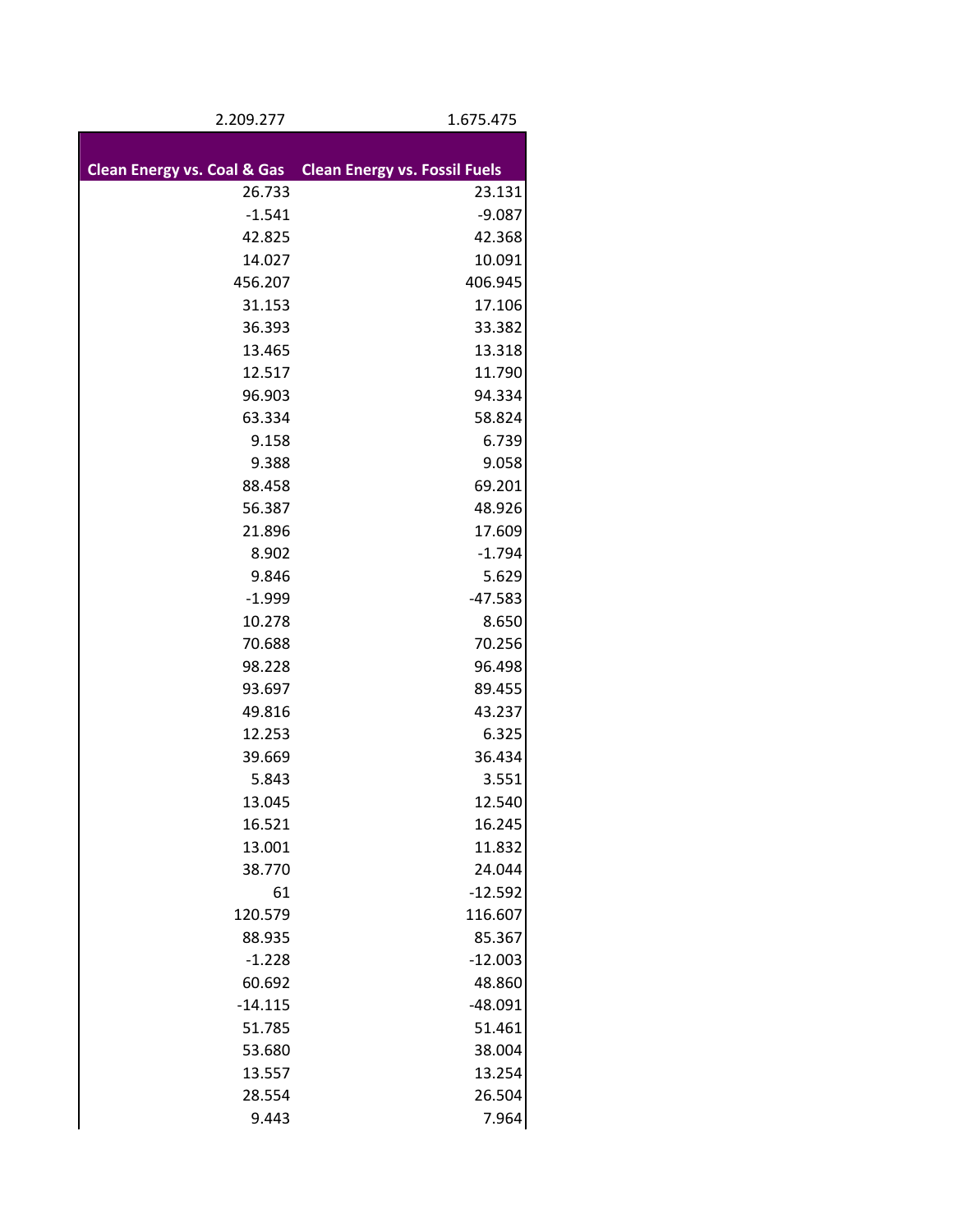| 61.802    | 58.442     |
|-----------|------------|
| 36.185    | $-139.717$ |
| 31.149    | 26.094     |
| 13.880    | 13.603     |
| 75.404    | 70.780     |
| 73.570    | 68.505     |
| $-10.740$ | $-14.872$  |
| 65.636    | 61.140     |
| $-5.413$  | $-12.889$  |
| 2.209.277 | 1.675.475  |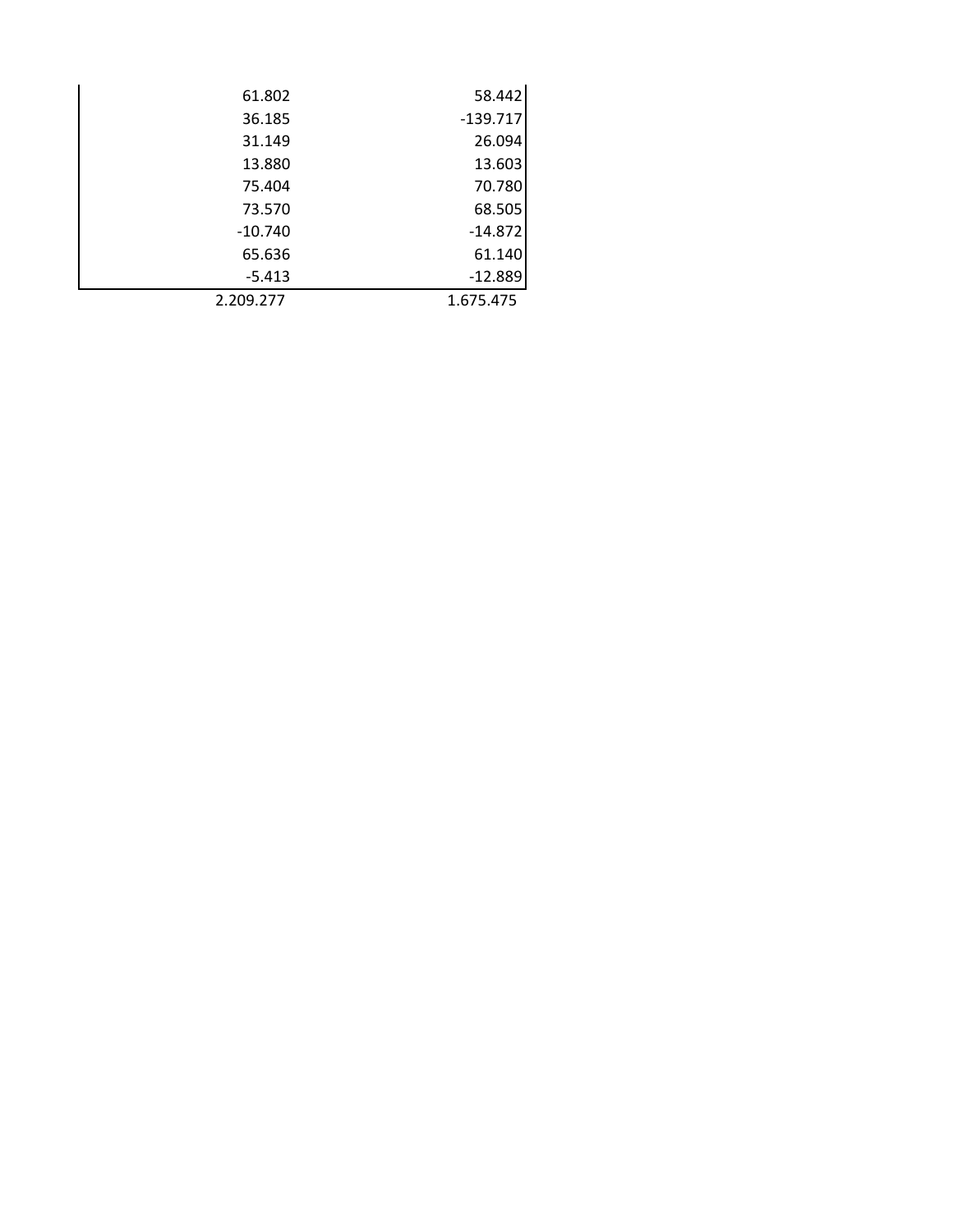| <b>State</b>         | <b>Clean Energy Jobs</b> | <b>Coal &amp; Gas Jobs</b> |
|----------------------|--------------------------|----------------------------|
| California           | 486.041                  | 29.834                     |
| <b>Texas</b>         | 193.651                  | 157.466                    |
| Oklahoma             | 16.299                   | 30.414                     |
| Ohio                 | 90.095                   | 29.403                     |
| Florida              | 126.210                  | 29.307                     |
| Louisiana            | 24.634                   | 26.633                     |
| <b>West Virginia</b> | 7.968                    | 18.708                     |
| Pennsylvania         | 72.235                   | 18.555                     |
| Kentucky             | 26.360                   | 16.514                     |
| Colorado             | 47.566                   | 16.413                     |
| Illinois             | 101.869                  | 13.411                     |
| Wyoming              | 7.864                    | 13.277                     |
| Kansas               | 19.758                   | 10.856                     |
| Arizona              | 53.141                   | 10.316                     |
| <b>New Mexico</b>    | 10.047                   | 9.986                      |
| Indiana              | 65.825                   | 9.438                      |
| North Dakota         | 7.207                    | 8.435                      |
| Michigan             | 101.266                  | 7.569                      |
| South Carolina       | 35.885                   | 7.331                      |
| Virginia             | 82.547                   | 7.143                      |
| Utah                 | 16.564                   | 6.838                      |
| <b>New York</b>      | 127.260                  | 6.681                      |
| Alabama              | 33.371                   | 6.638                      |
| Alaska               | 4.848                    | 6.389                      |
| Massachusetts        | 103.927                  | 5.699                      |
| Maryland             | 76.130                   | 5.442                      |
| Nevada               | 21.367                   | 4.846                      |
| Mississippi          | 17.018                   | 4.765                      |
| North Carolina       | 93.415                   | 4.480                      |
| Wisconsin            | 69.582                   | 3.946                      |
| <b>New Jersey</b>    | 42.605                   | 3.835                      |
| Missouri             | 43.301                   | 3.632                      |
| Montana              | 8.649                    | 2.806                      |
| lowa                 | 24.604                   | 2.708                      |
| Minnesota            | 52.511                   | 2.695                      |
| Georgia              | 65.935                   | 2.601                      |
| Nebraska             | 15.536                   | 2.491                      |
| Arkansas             | 16.555                   | 2.487                      |
| Tennessee            | 63.440                   | 1.638                      |
| Hawaii               | 10.743                   | 1.585                      |
| Idaho                | 10.525                   | 1.137                      |
| Connecticut          | 37.213                   | 820                        |
| Washington           | 74.387                   | 817                        |
| New Hampshire        | 13.711                   | 710                        |

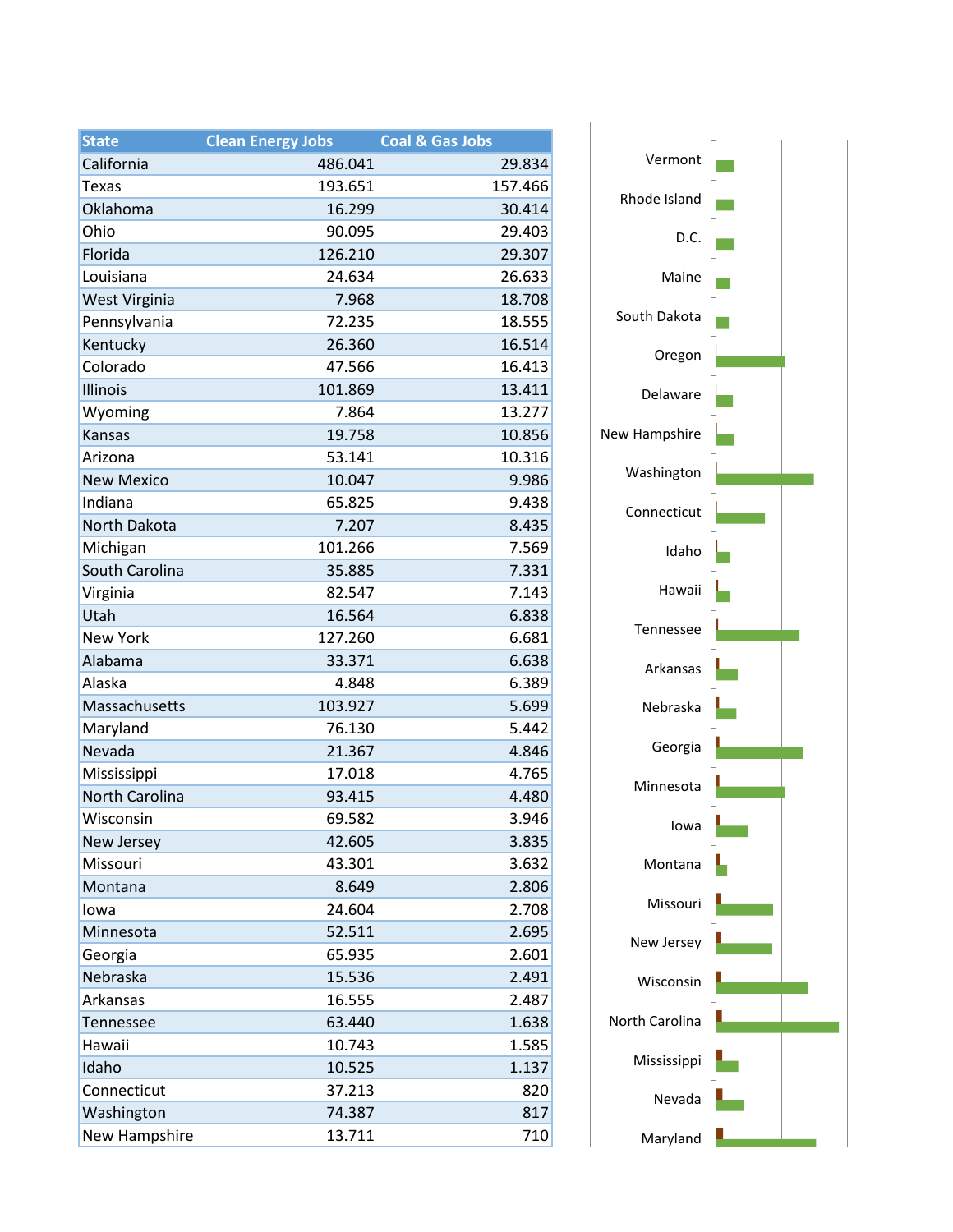| Delaware     | 12.842 | 418 |
|--------------|--------|-----|
| Oregon       | 52.140 | 355 |
| South Dakota | 9.705  | 262 |
| Maine        | 10.524 | 246 |
| D.C.         | 13.754 | 196 |
| Rhode Island | 13.739 | 182 |
| Vermont      | 13.892 | 12  |

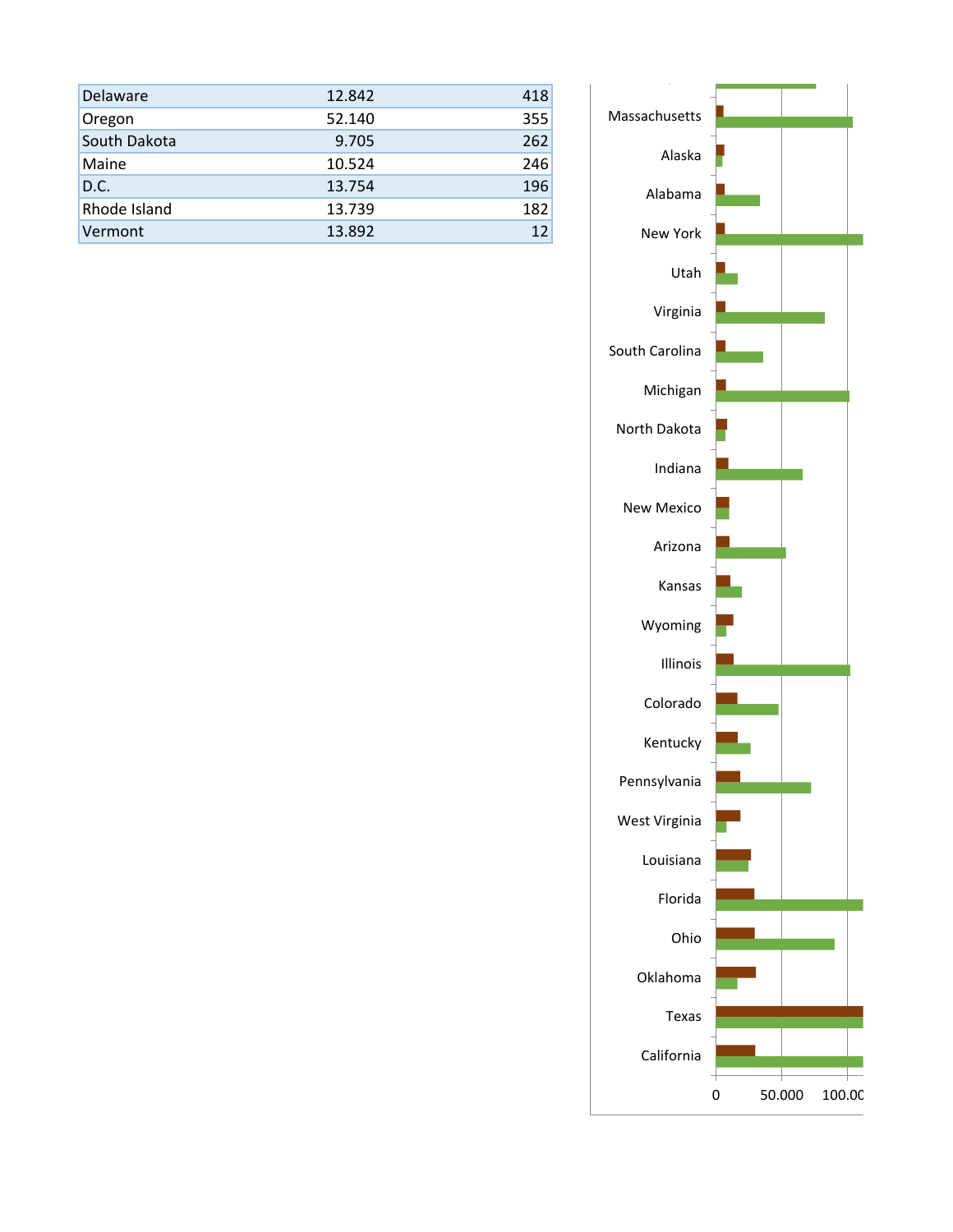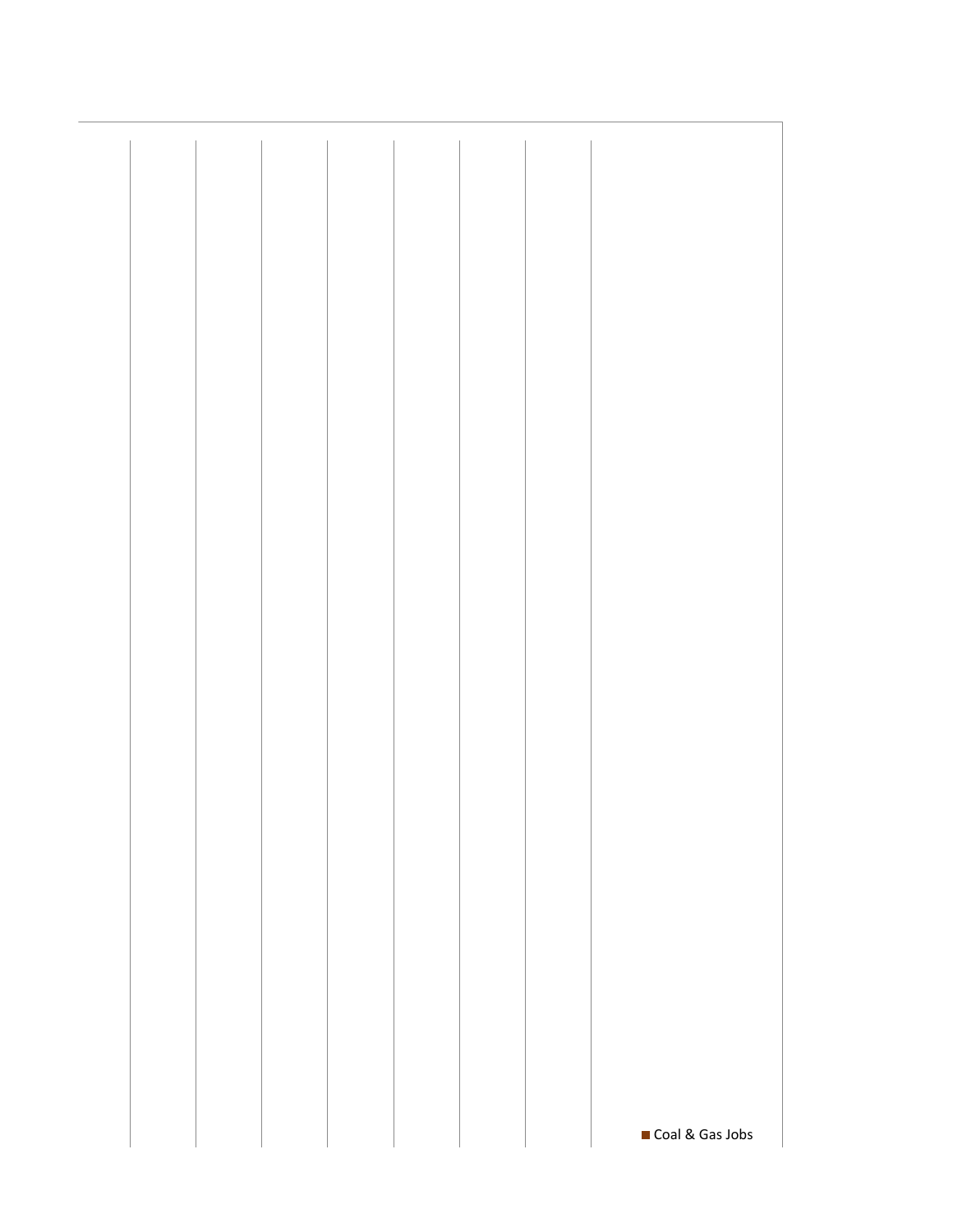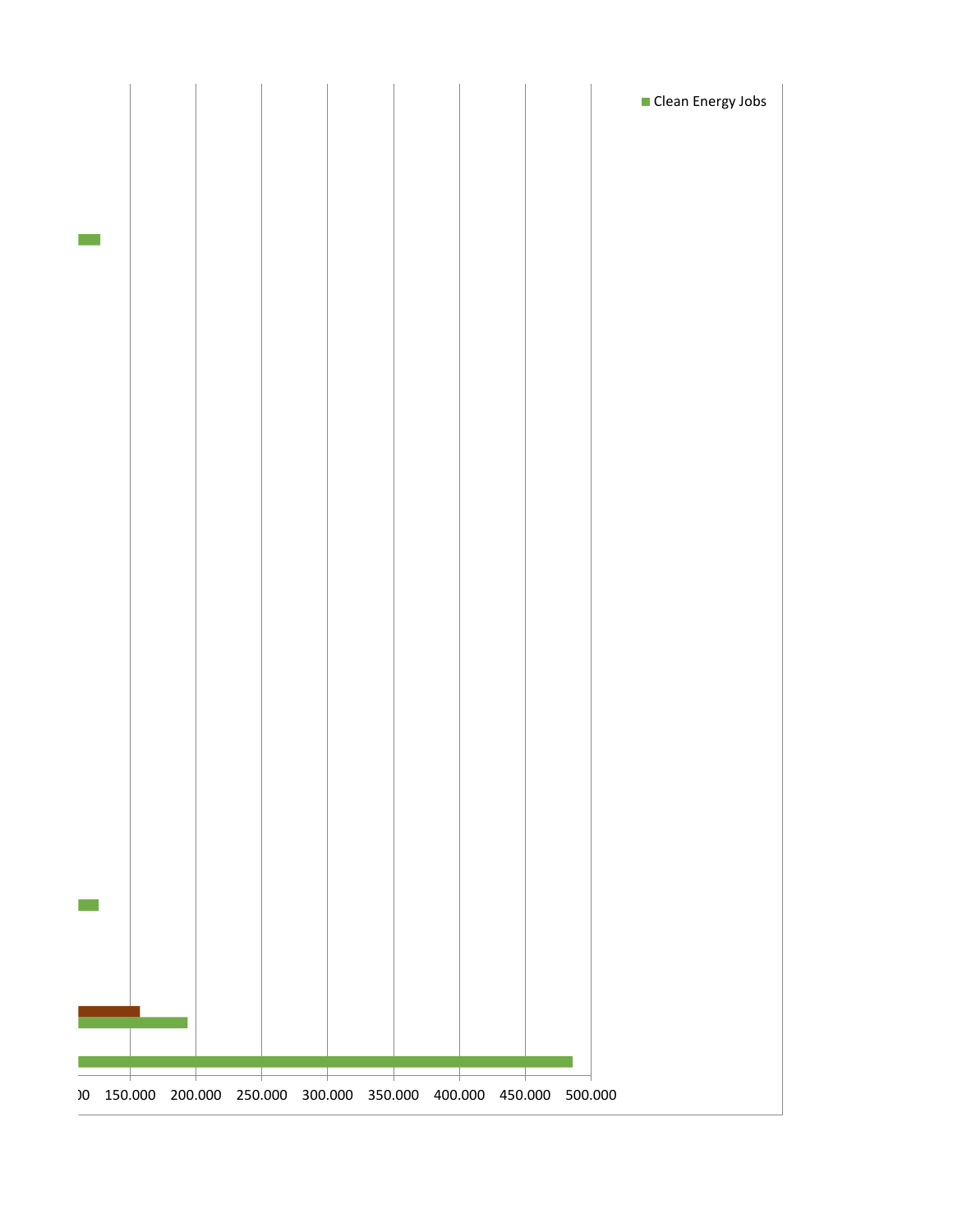| <b>State</b>      | <b>Clean Energy Jobs</b> | <b>All Fossil Fuel Jobs</b> |
|-------------------|--------------------------|-----------------------------|
| California        | 486.041                  | 79.096                      |
| <b>Texas</b>      | 193.651                  | 333.368                     |
| Louisiana         | 24.634                   | 72.217                      |
| Oklahoma          | 16.299                   | 64.390                      |
| Ohio              | 90.095                   | 41.235                      |
| Pennsylvania      | 72.235                   | 34.231                      |
| Illinois          | 101.869                  | 32.668                      |
| Florida           | 126.210                  | 31.876                      |
| Colorado          | 47.566                   | 30.460                      |
| West Virginia     | 7.968                    | 22.840                      |
| <b>New Mexico</b> | 10.047                   | 22.639                      |
| Kansas            | 19.758                   | 21.552                      |
| Wyoming           | 7.864                    | 20.753                      |
| Kentucky          | 26.360                   | 20.731                      |
| North Dakota      | 7.207                    | 19.210                      |
| New Jersey        | 42.605                   | 18.561                      |
| Indiana           | 65.825                   | 16.899                      |
| Alaska            | 4.848                    | 13.935                      |
| Utah              | 37.987                   | 11.893                      |
| Michigan          | 101.266                  | 11.811                      |
| Virginia          | 82.547                   | 11.767                      |
| Arizona           | 53.141                   | 10.773                      |
| Mississippi       | 17.018                   | 10.693                      |
| <b>New York</b>   | 127.260                  | 10.653                      |
| Alabama           | 33.371                   | 10.240                      |
| South Carolina    | 35.885                   | 9.381                       |
| Minnesota         | 52.511                   | 9.274                       |
| Wisconsin         | 69.582                   | 8.442                       |
| North Carolina    | 93.415                   | 8.048                       |
| Massachusetts     | 103.927                  | 7.429                       |
| Georgia           | 65.935                   | 7.111                       |
| lowa              | 24.604                   | 6.995                       |
| Missouri          | 43.301                   | 6.867                       |
| Arkansas          | 16.505                   | 6.414                       |
| Washington        | 74.387                   | 5.882                       |
| Maryland          | 76.130                   | 5.874                       |
| Nevada            | 21.367                   | 5.122                       |
| Montana           | 8.649                    | 5.098                       |
| Tennessee         | 63.440                   | 4.998                       |
| Hawaii            | 10.743                   | 4.004                       |
| Connecticut       | 37.213                   | 3.831                       |
| Nebraska          | 15.536                   | 2.996                       |
| New Hampshire     | 13.711                   | 1.879                       |
| Maine             | 10.524                   | 1.874                       |

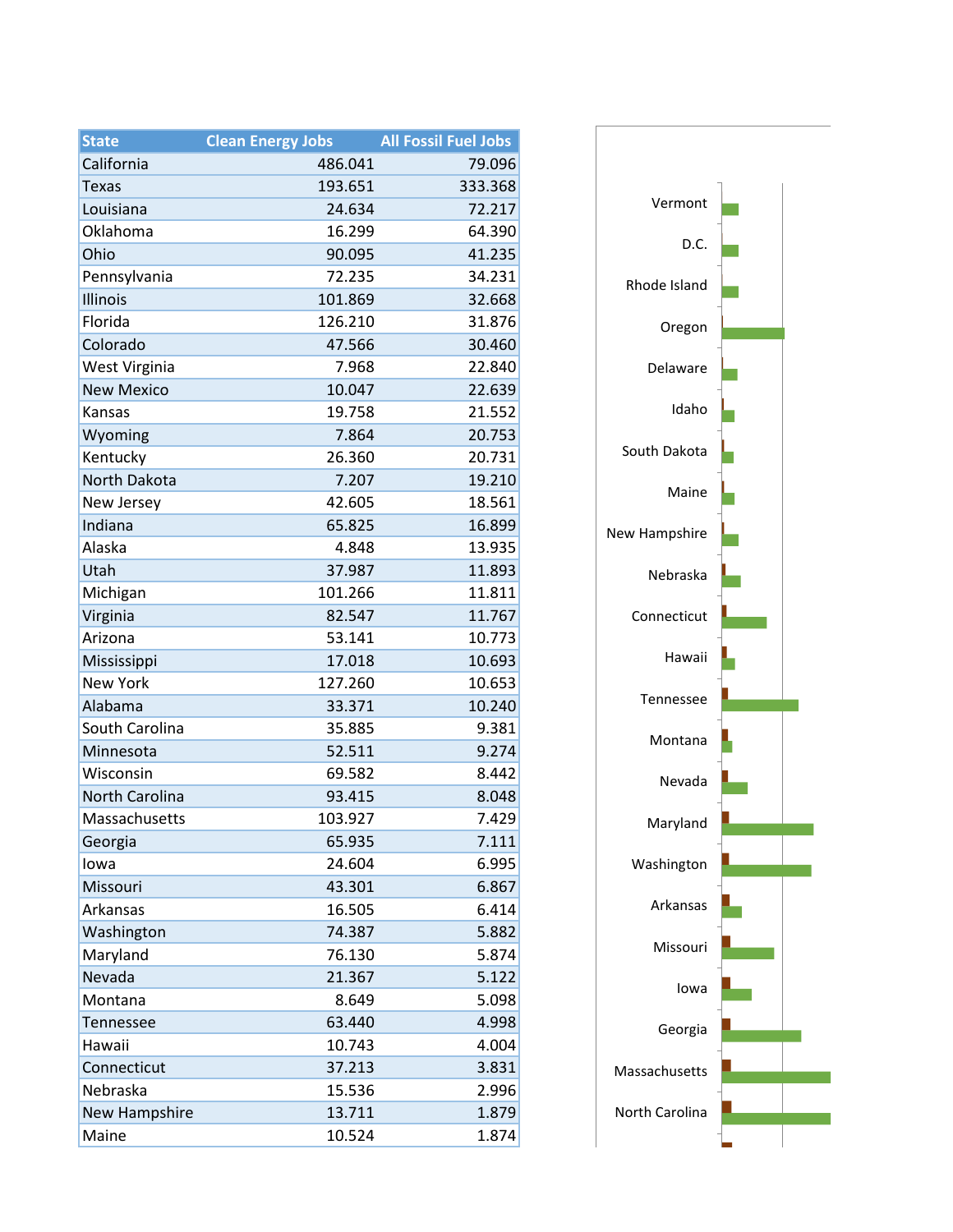| 9.705  | 1.741 |
|--------|-------|
| 10.525 | 1.467 |
| 12.842 | 1.052 |
| 52.140 | 679   |
| 13.739 | 485   |
| 13.754 | 436   |
| 13.892 | 289   |
|        |       |

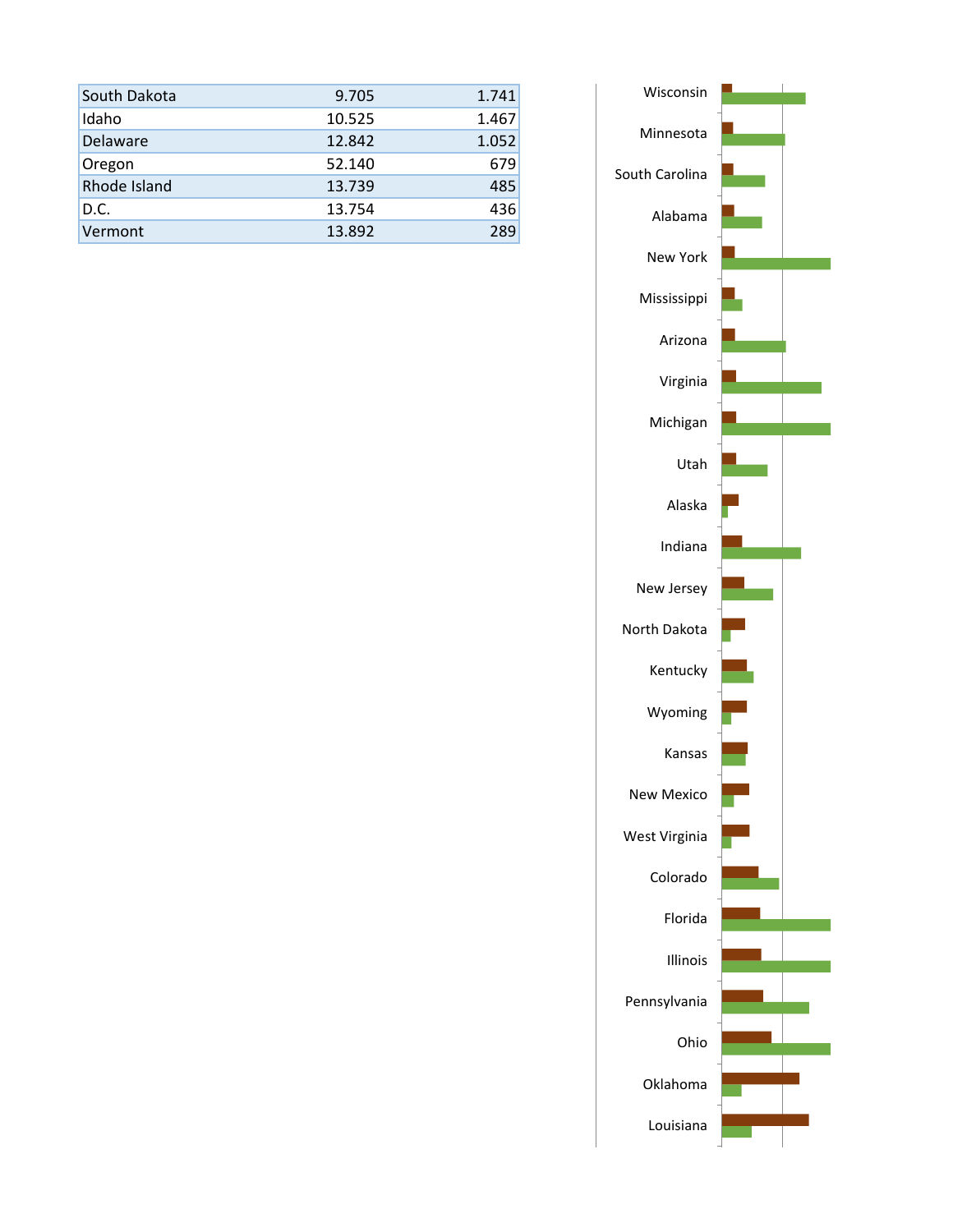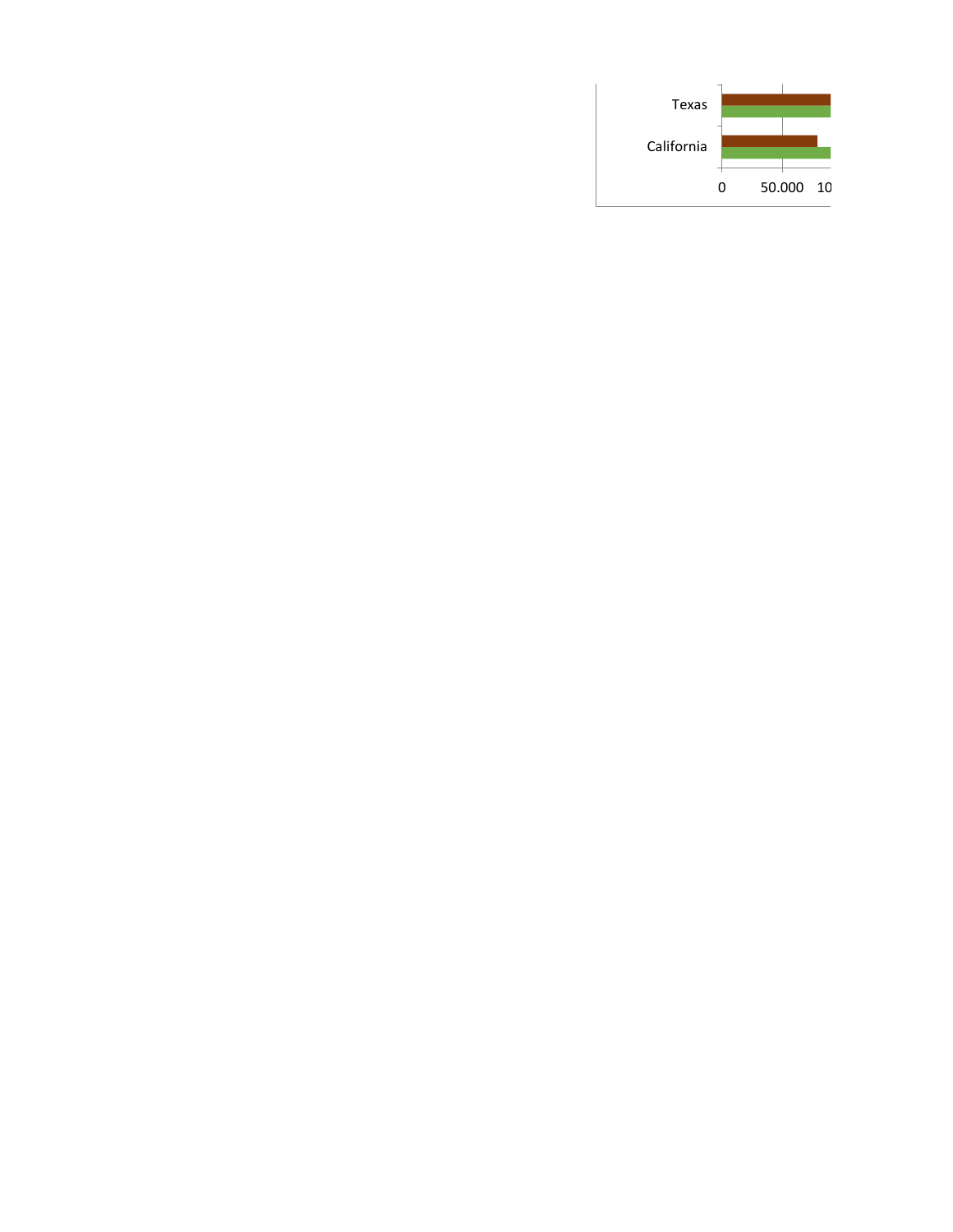| All Fossil Fuel Jobs Clean Energy Jobs |  |  |  |  |  |  |
|----------------------------------------|--|--|--|--|--|--|
|                                        |  |  |  |  |  |  |
|                                        |  |  |  |  |  |  |
|                                        |  |  |  |  |  |  |
|                                        |  |  |  |  |  |  |
|                                        |  |  |  |  |  |  |
|                                        |  |  |  |  |  |  |
|                                        |  |  |  |  |  |  |
|                                        |  |  |  |  |  |  |
|                                        |  |  |  |  |  |  |
|                                        |  |  |  |  |  |  |
|                                        |  |  |  |  |  |  |
|                                        |  |  |  |  |  |  |
| I                                      |  |  |  |  |  |  |
|                                        |  |  |  |  |  |  |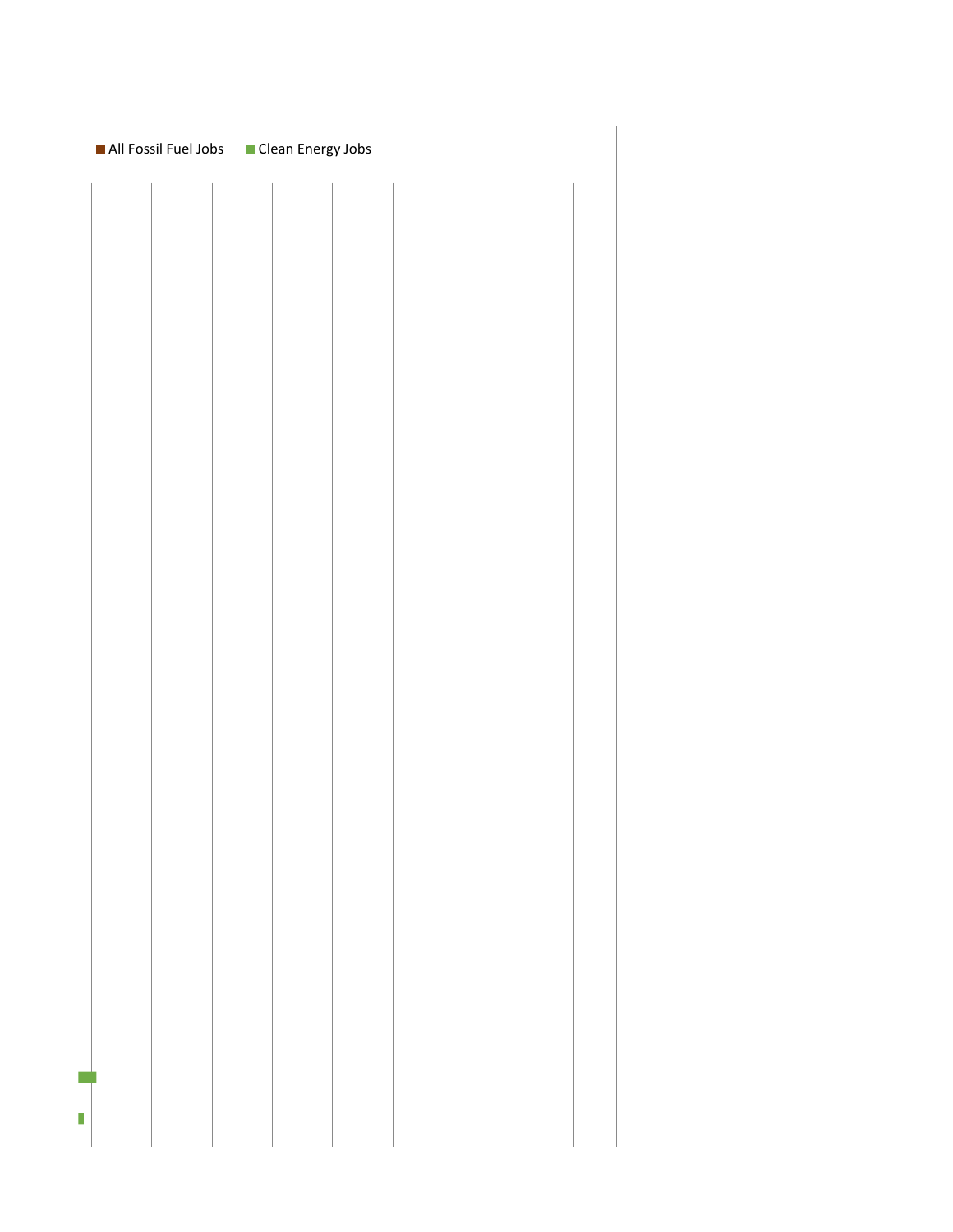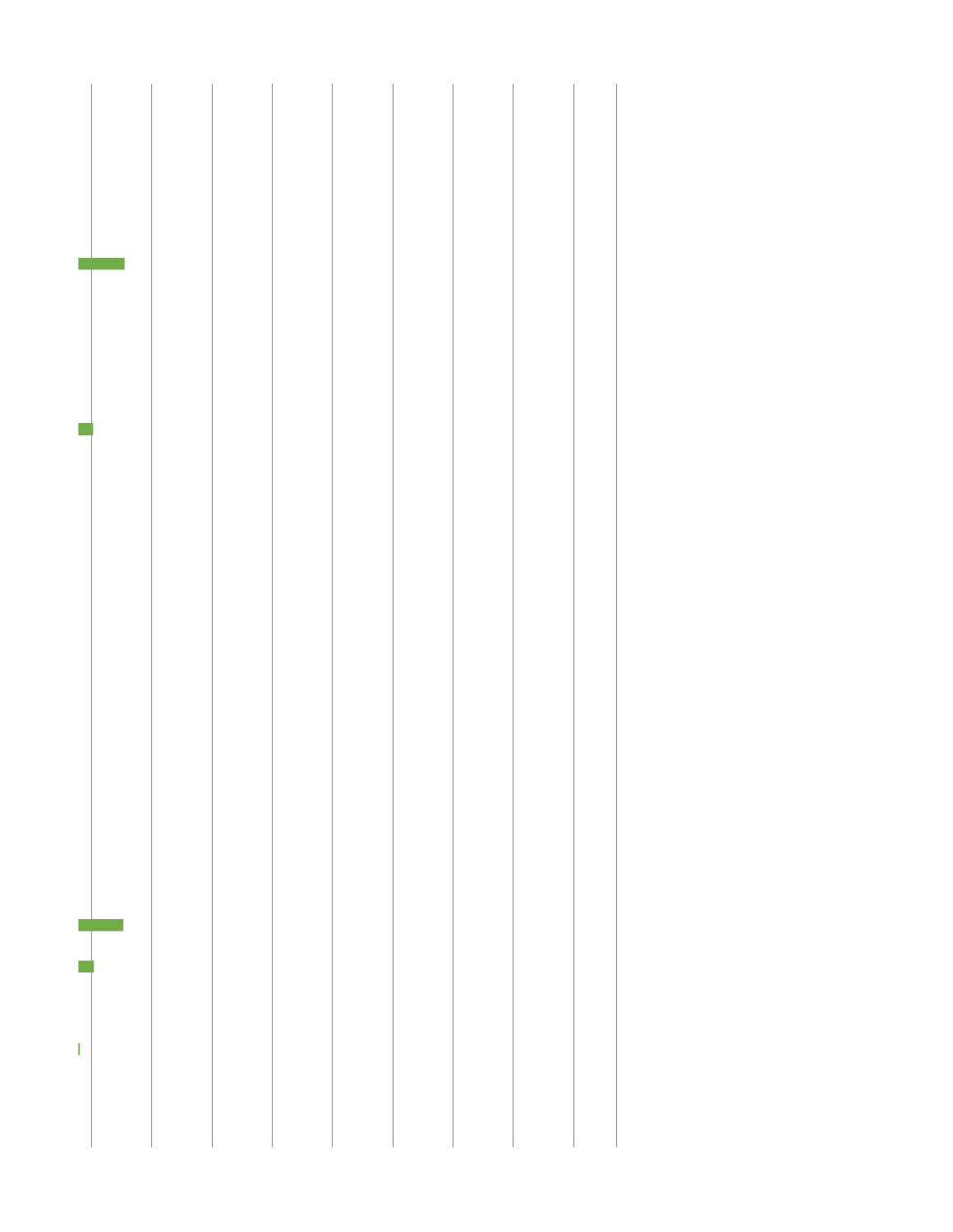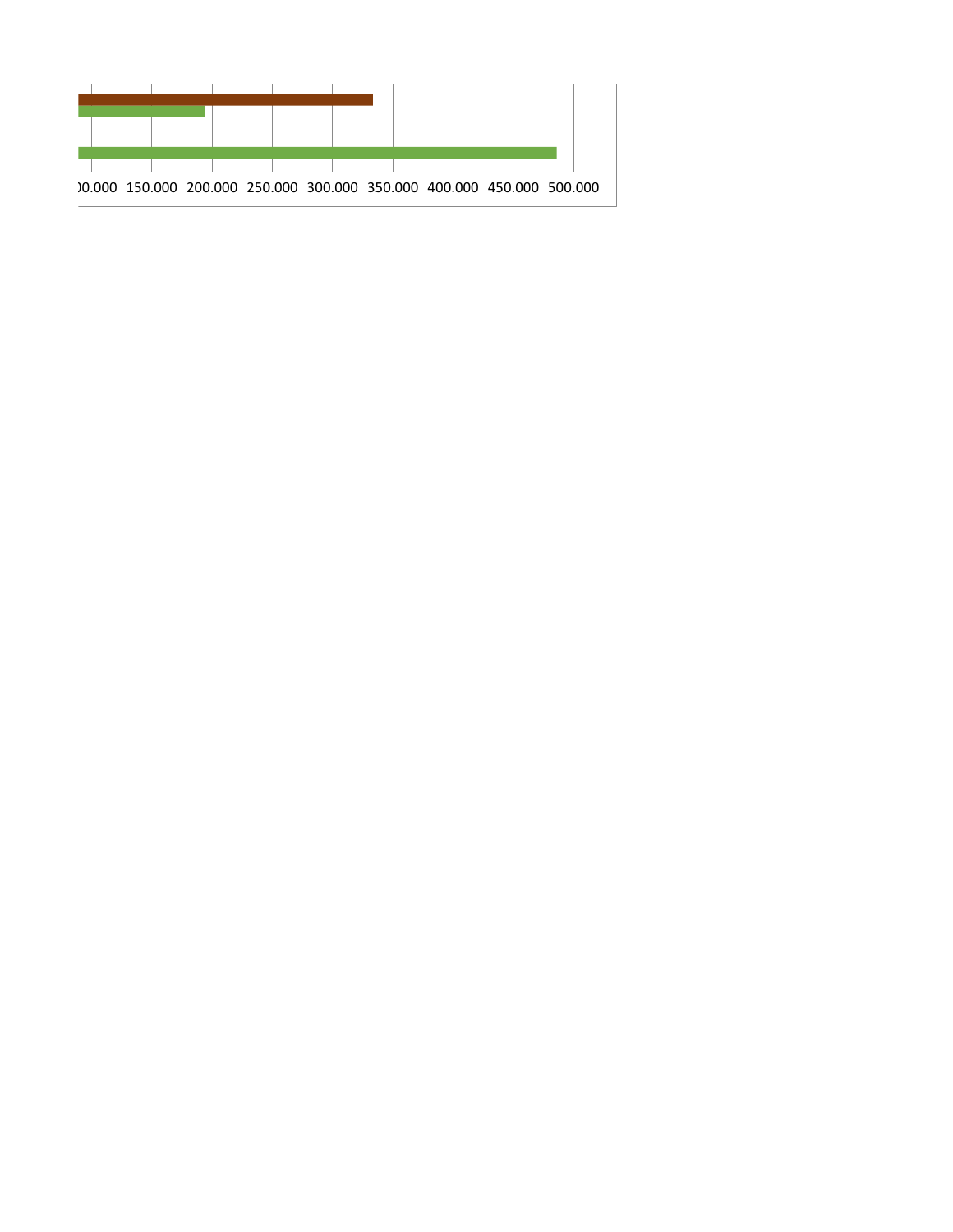| <b>State</b>      | <b>Clean Energy vs. Coal &amp; Gas</b> | <b>Clean Energy vs. Fossil Fuels</b> |            |
|-------------------|----------------------------------------|--------------------------------------|------------|
| <b>Texas</b>      | 36.185                                 |                                      | $-139.717$ |
| Oklahoma          | $-14.115$                              |                                      | $-48.091$  |
| Louisiana         | $-1.999$                               |                                      | $-47.583$  |
| West Virginia     | $-10.740$                              |                                      | $-14.872$  |
| Wyoming           | $-5.413$                               |                                      | $-12.889$  |
| <b>New Mexico</b> |                                        | 61                                   | $-12.592$  |
| North Dakota      | $-1.228$                               |                                      | $-12.003$  |
| Alaska            | $-1.541$                               |                                      | $-9.087$   |
| Kansas            | 8.902                                  |                                      | $-1.794$   |
| Montana           | 5.843                                  |                                      | 3.551      |
| Kentucky          | 9.846                                  |                                      | 5.629      |
| Mississippi       | 12.253                                 |                                      | 6.325      |
| Hawaii            | 9.158                                  |                                      | 6.739      |
| South Dakota      | 9.443                                  |                                      | 7.964      |
| Maine             | 10.278                                 |                                      | 8.650      |
| Idaho             | 9.388                                  |                                      | 9.058      |
| Arkansas          | 14.027                                 |                                      | 10.091     |
| Delaware          | 12.517                                 |                                      | 11.790     |
| New Hampshire     | 13.001                                 |                                      | 11.832     |
| Nebraska          | 13.045                                 |                                      | 12.540     |
| Rhode Island      | 13.557                                 |                                      | 13.254     |
| D.C.              | 13.465                                 |                                      | 13.318     |
| Vermont           | 13.880                                 |                                      | 13.603     |
| Nevada            | 16.521                                 |                                      | 16.245     |
| Colorado          | 31.153                                 |                                      | 17.106     |
| lowa              | 21.896                                 |                                      | 17.609     |
| Alabama           | 26.733                                 |                                      | 23.131     |
| New Jersey        | 38.770                                 |                                      | 24.044     |
| Utah              | 31.149                                 |                                      | 26.094     |
| South Carolina    | 28.554                                 |                                      | 26.504     |
| Connecticut       | 36.393                                 |                                      | 33.382     |
| Missouri          | 39.669                                 |                                      | 36.434     |
| Pennsylvania      | 53.680                                 |                                      | 38.004     |
| Arizona           | 42.825                                 |                                      | 42.368     |
| Minnesota         | 49.816                                 |                                      | 43.237     |
| Ohio              | 60.692                                 |                                      | 48.860     |
| Indiana           | 56.387                                 |                                      | 48.926     |
| Oregon            | 51.785                                 |                                      | 51.461     |
| Tennessee         | 61.802                                 |                                      | 58.442     |
| Georgia           | 63.334                                 |                                      | 58.824     |
| Wisconsin         | 65.636                                 |                                      | 61.140     |
| Washington        | 73.570                                 |                                      | 68.505     |
| Illinois          | 88.458                                 |                                      | 69.201     |
| Maryland          | 70.688                                 |                                      | 70.256     |
| Virginia          | 75.404                                 |                                      | 70.780     |
| North Carolina    | 88.935                                 |                                      | 85.367     |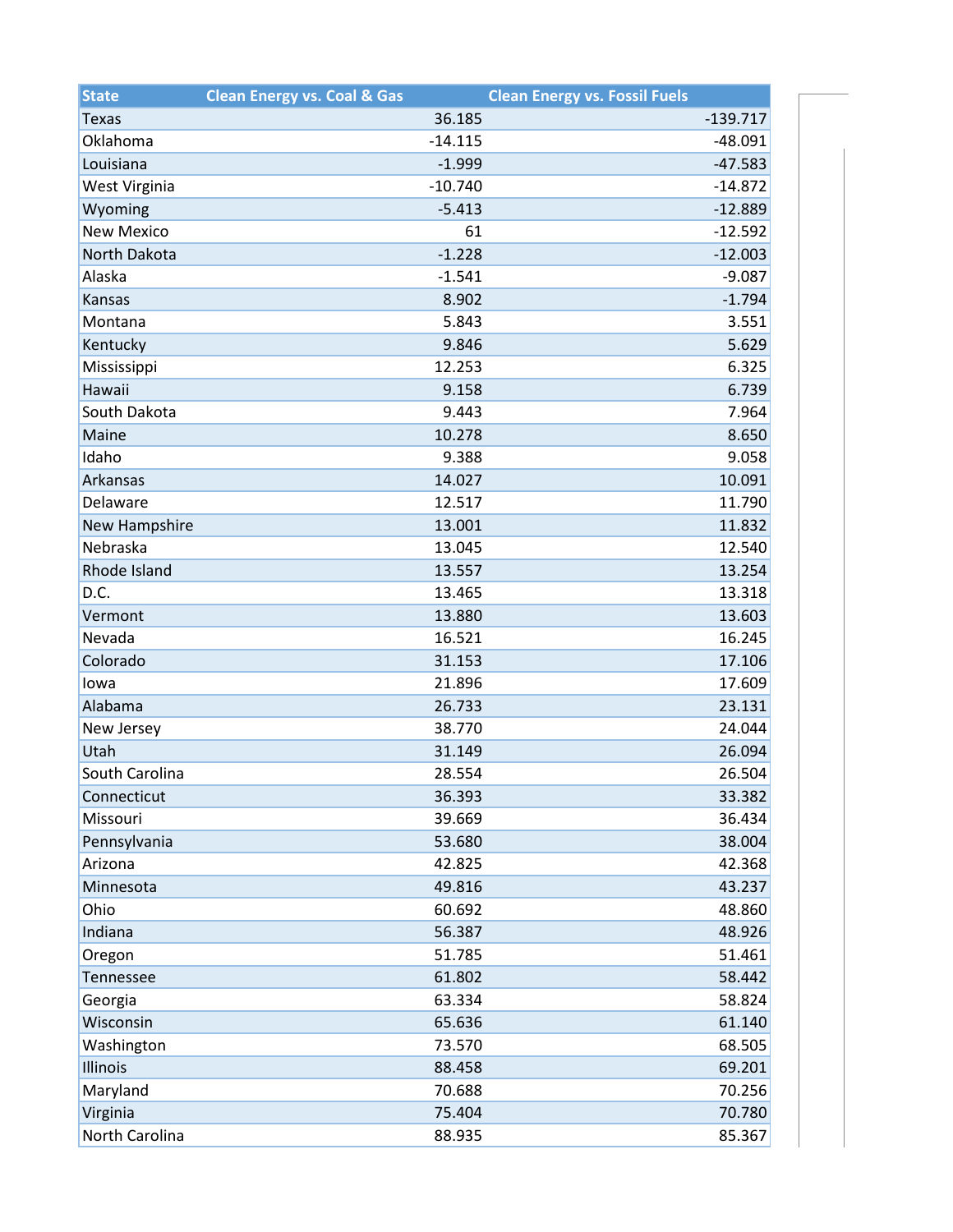| Michigan             | 93.697  | 89.455  |
|----------------------|---------|---------|
| Florida              | 96.903  | 94.334  |
| <b>Massachusetts</b> | 98.228  | 96.498  |
| New York             | 120.579 | 116.607 |
| California           | 456.207 | 406.945 |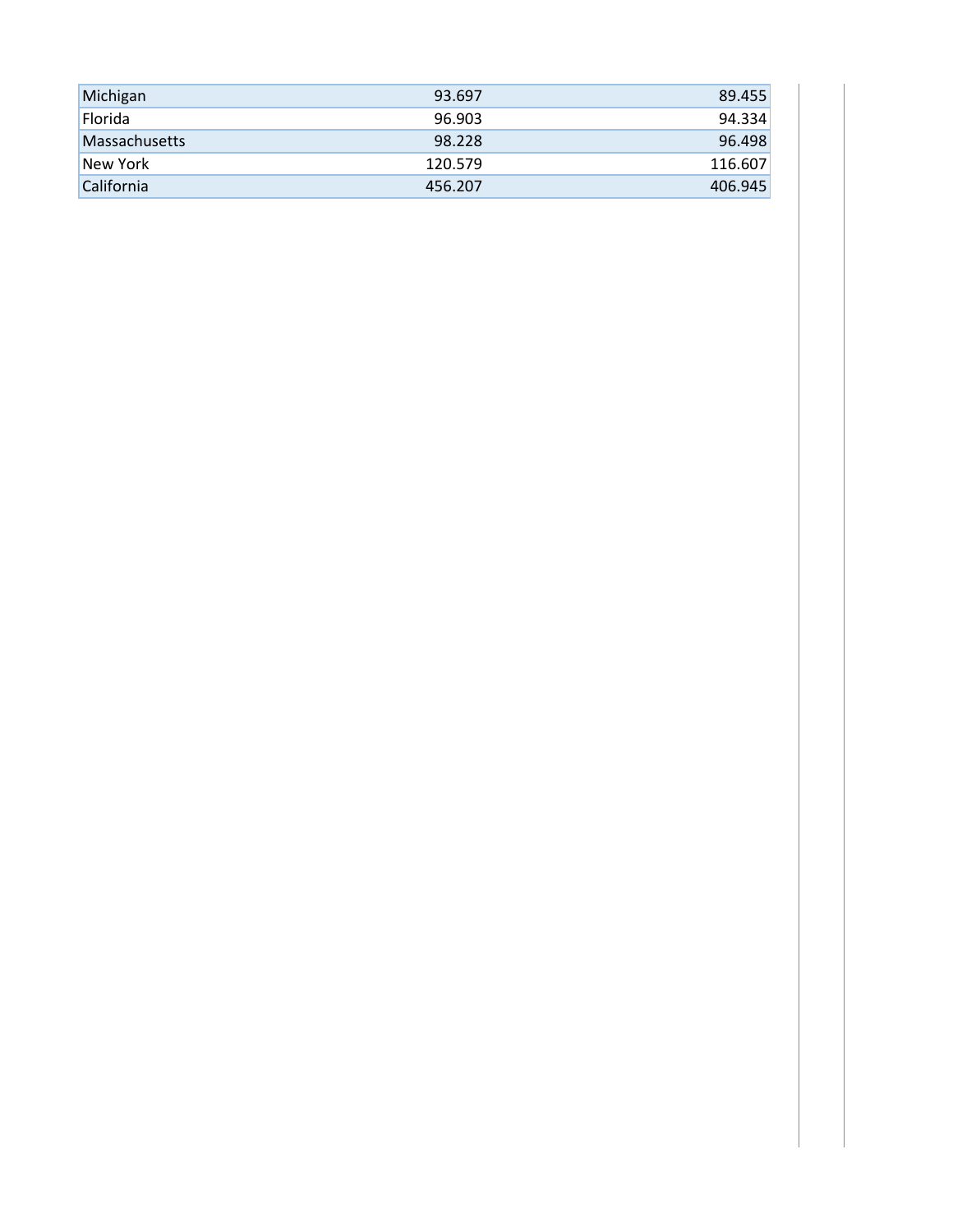$-20$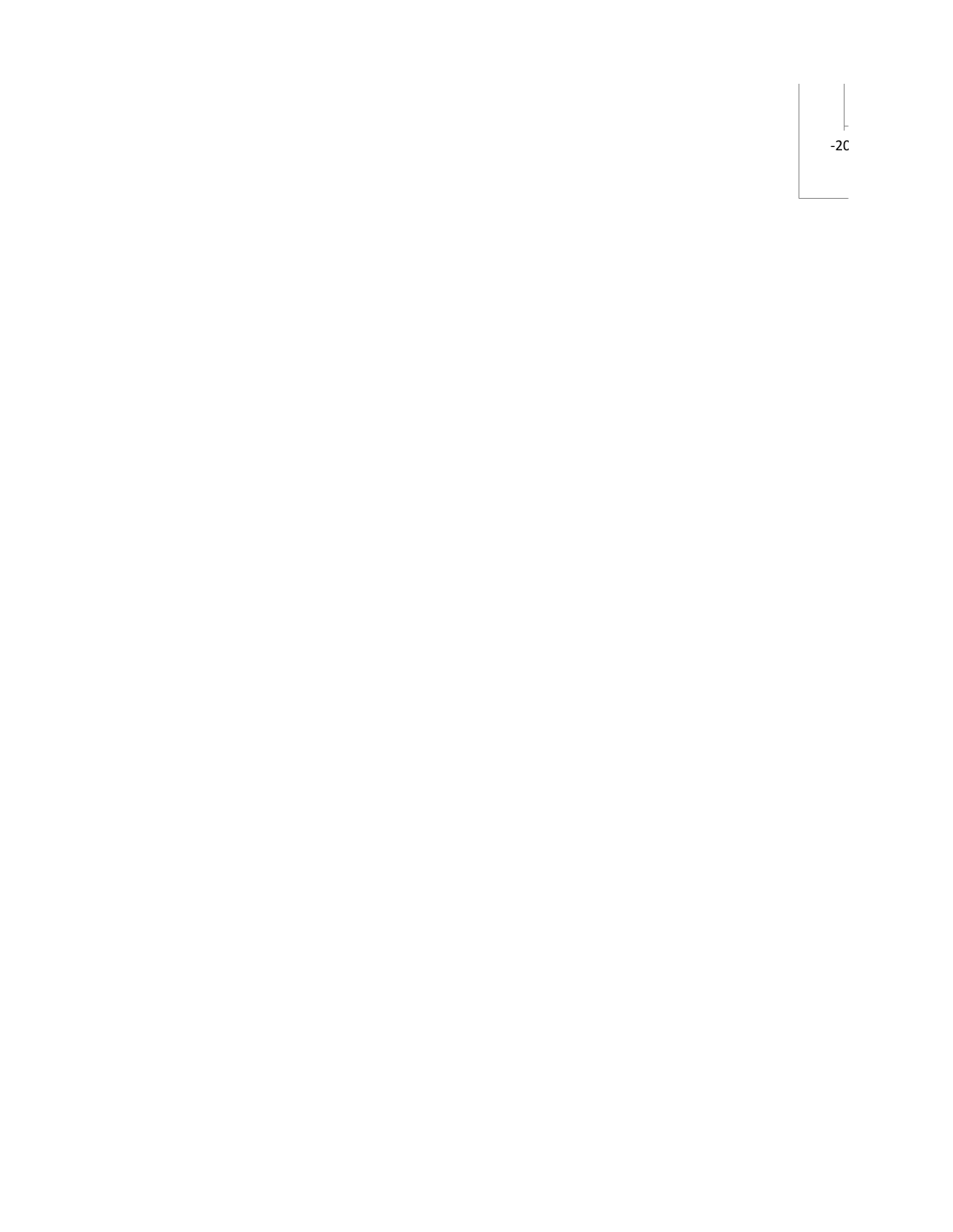

 $\blacksquare$  Clean Energy vs. Fossil Fuels  $\blacksquare$  Clean Energy vs. Coal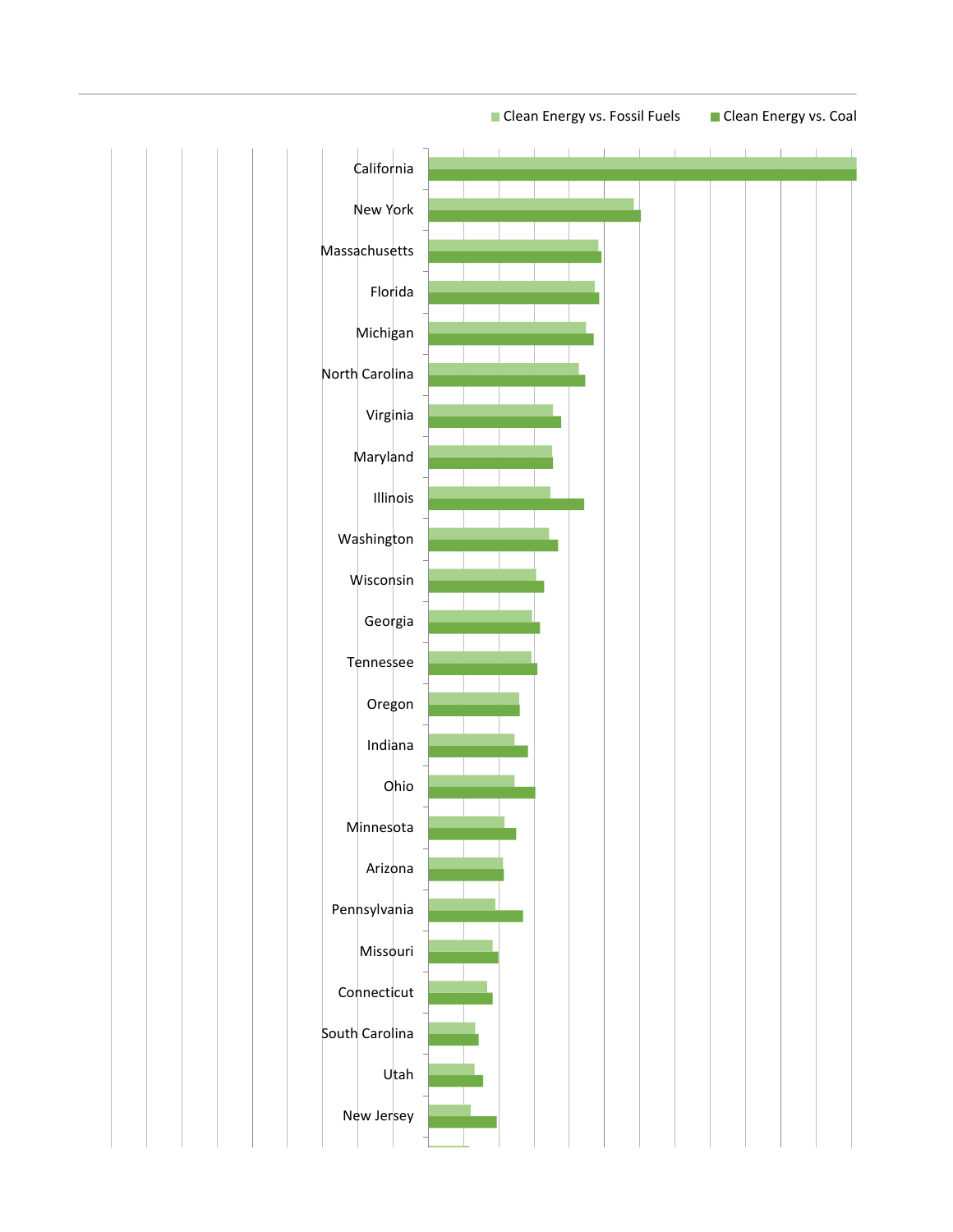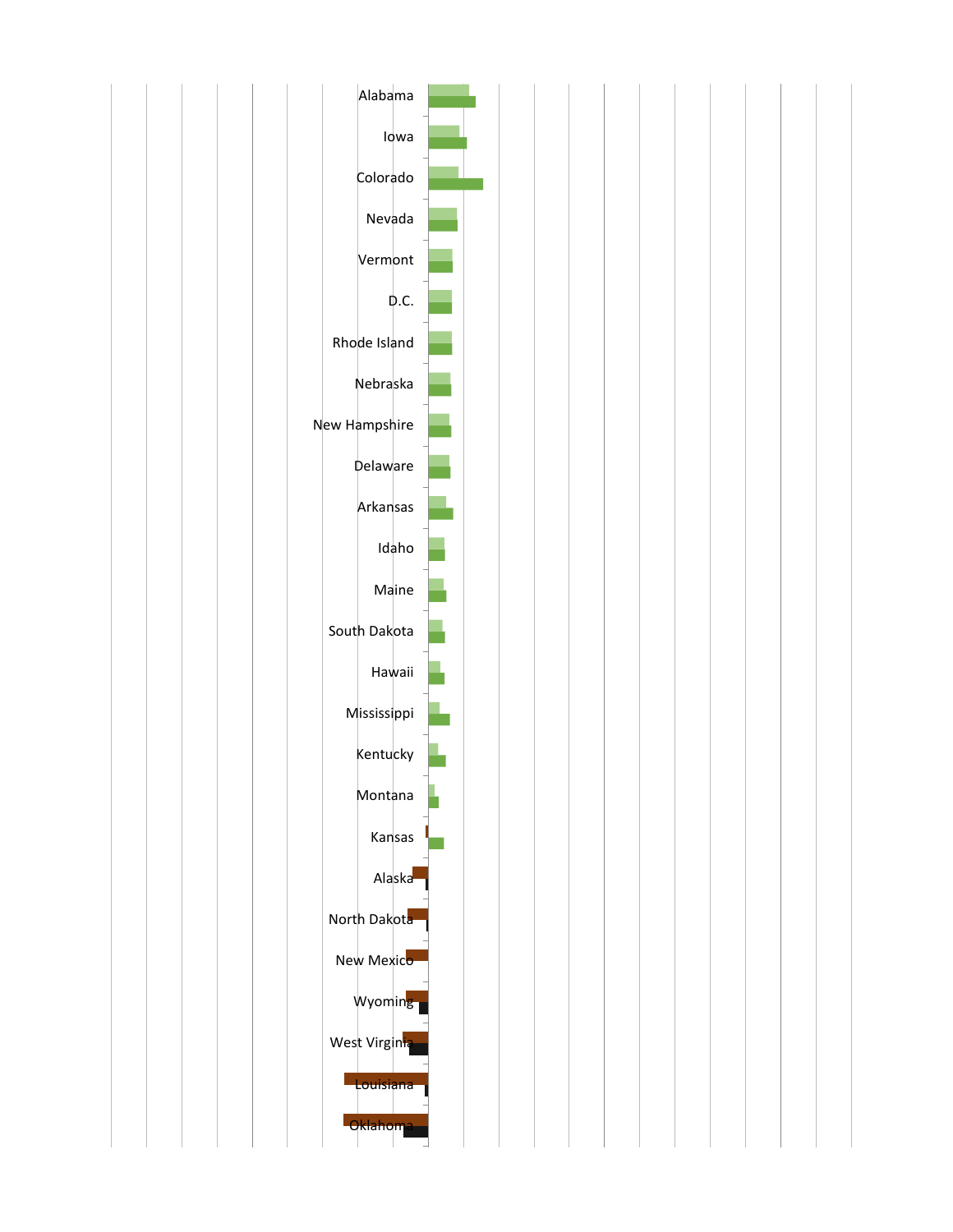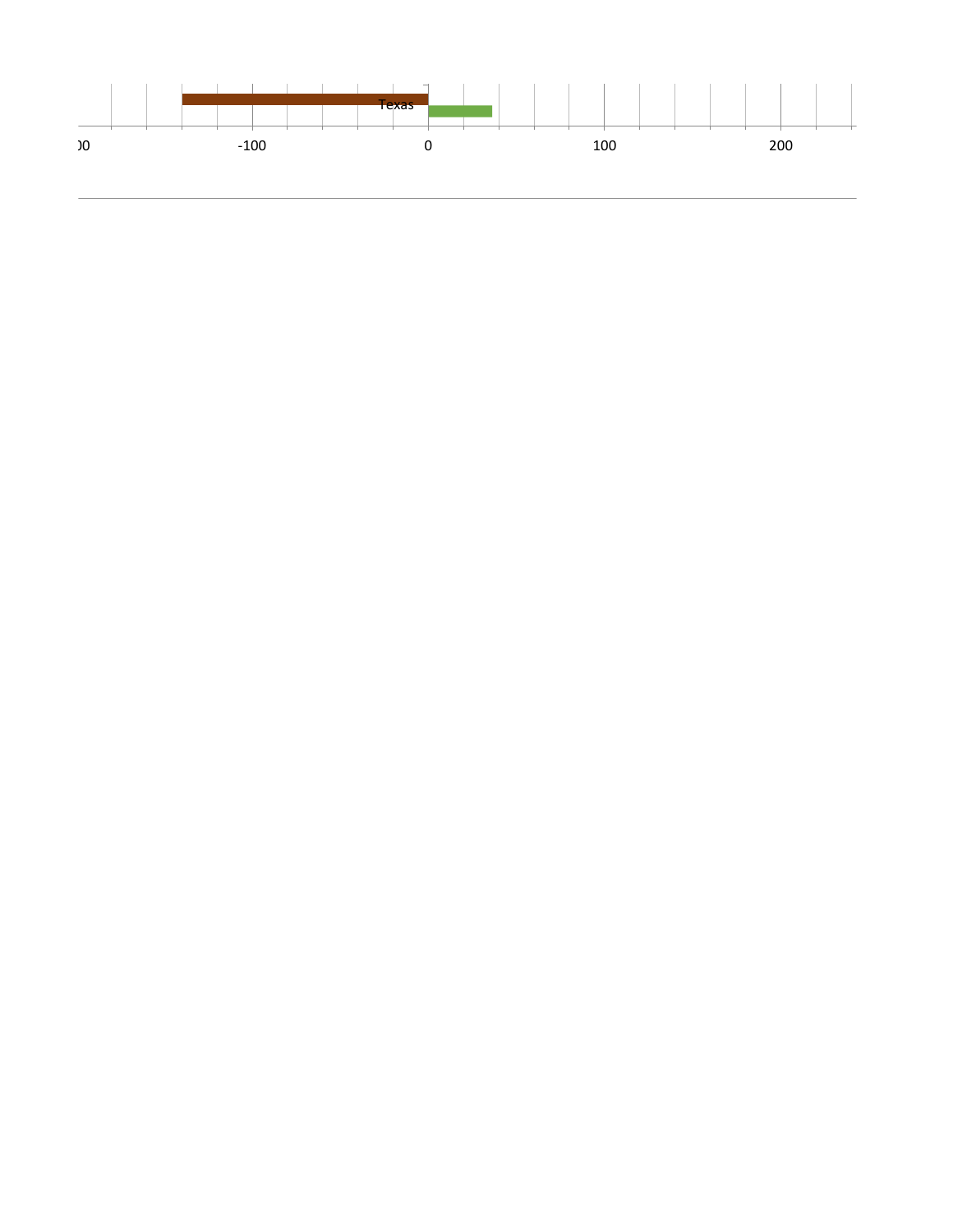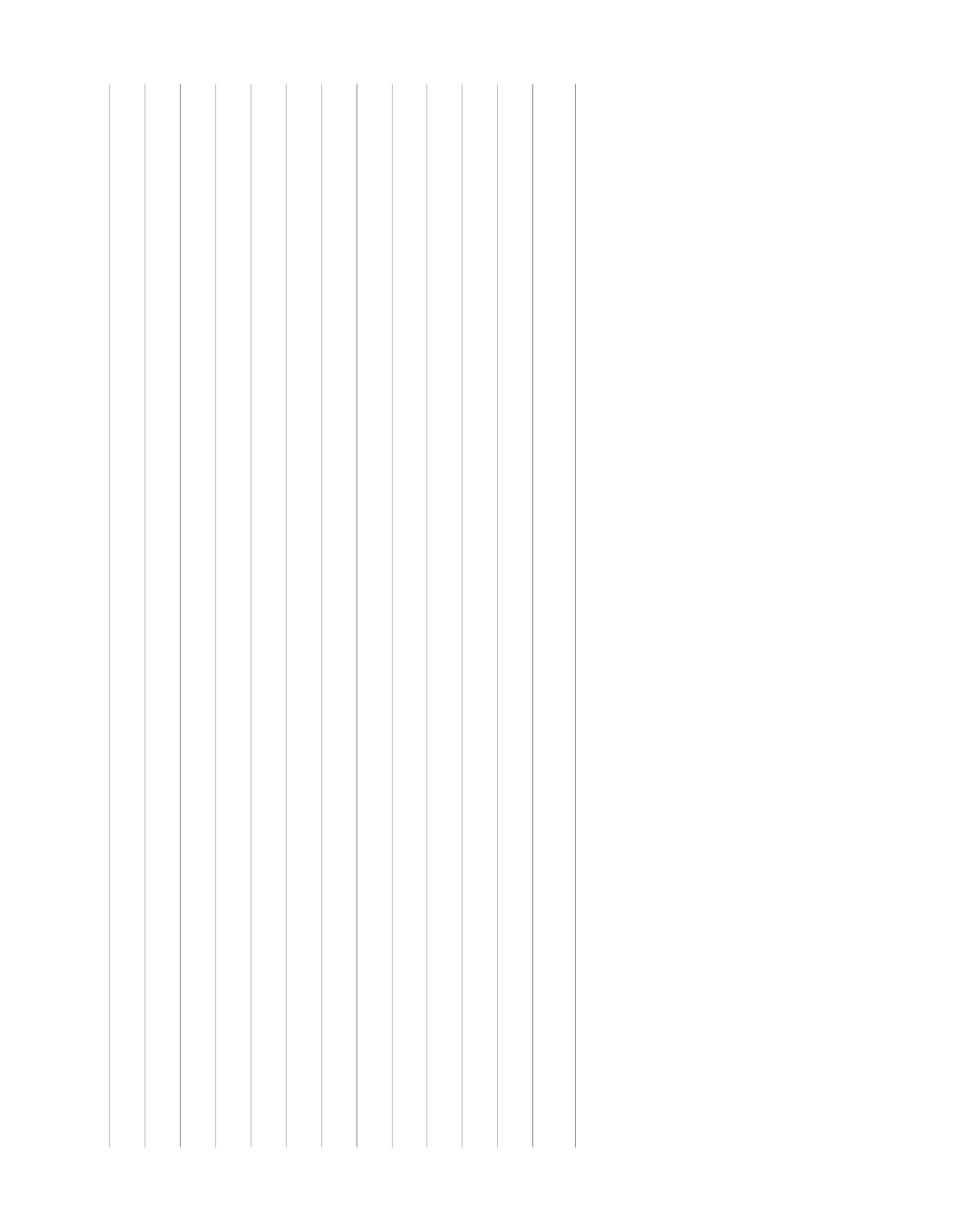